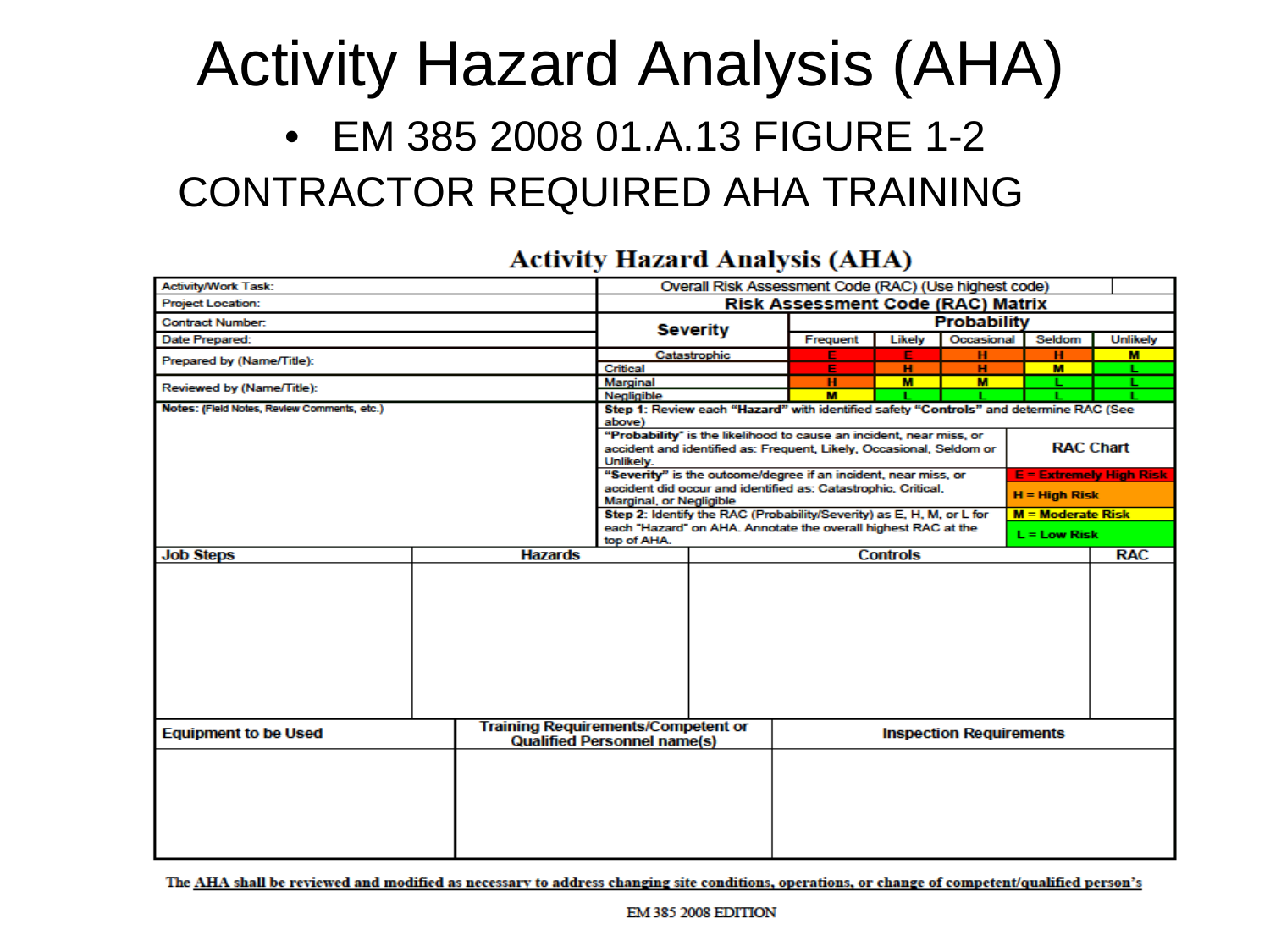# Activity Hazard Analysis (AHA)

- **AHAs:**
	- Risk Assessment Tool
	- Defines the Activity or Work to be Performed
	- Identifies Hazards
	- Establishes Controls to Reduce the Hazard to an Acceptable Risk Level
	- Living Document
		- Changes with Site Conditions or **Operations**
		- Changes of competent/qualified personnel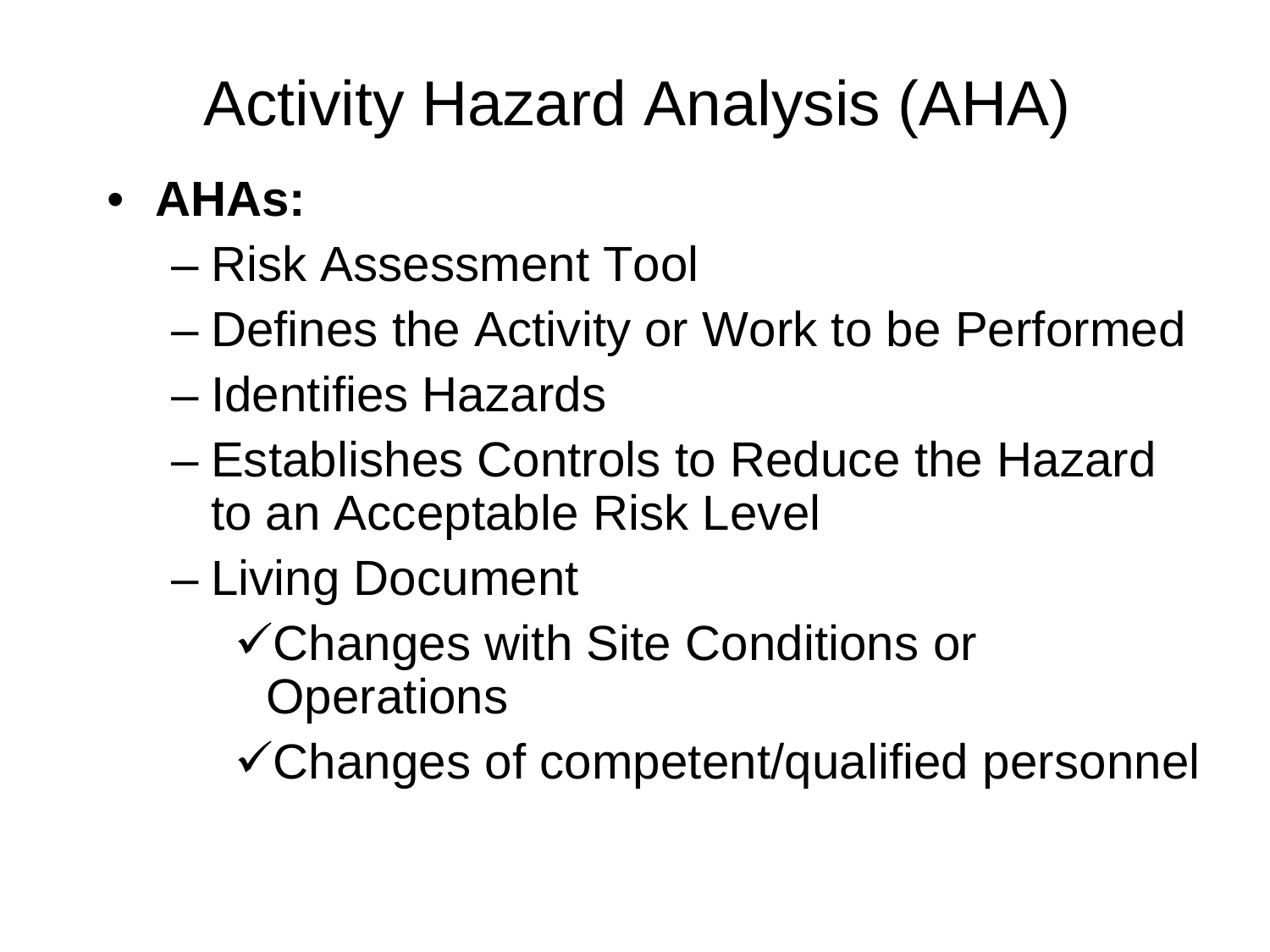#### **WHAT ARE WE TRYING TO AVOID ON OUR JOB SITES?**



#### **AHA'S PRE-PLAN ACTIVITES TO AVOID UNPLANNED EVENTS**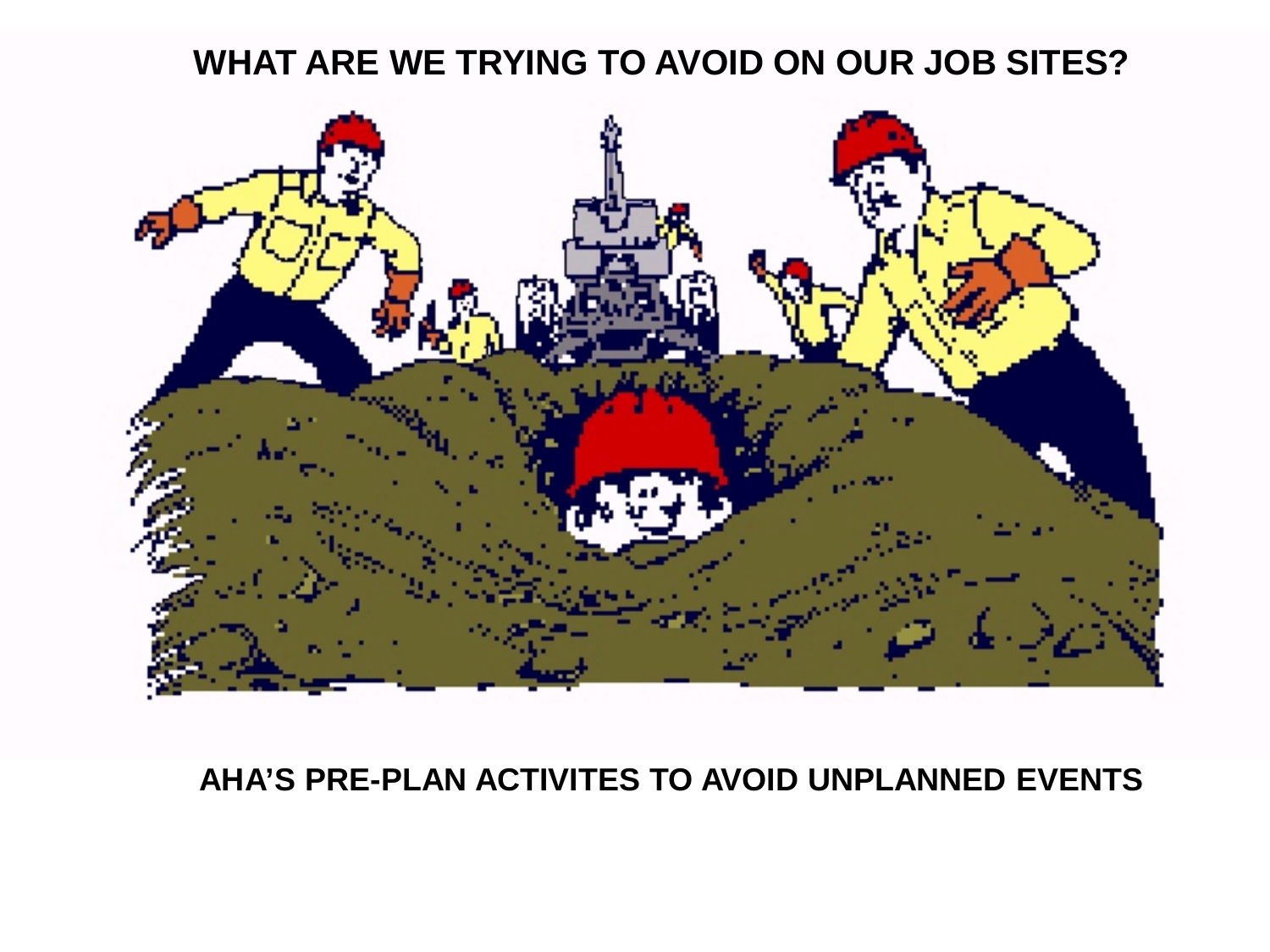#### Contractor Required – AHA (New Format)

#### **Activity Hazard Analysis (AHA)**

| Activity/Work Task:                         |                                                                                                                                                                                                                                                                                | Overall Risk Assessment Code (RAC) (Use highest code)                                                                                         |                                                                |                 |                                |            |        |                 |  |  |  |
|---------------------------------------------|--------------------------------------------------------------------------------------------------------------------------------------------------------------------------------------------------------------------------------------------------------------------------------|-----------------------------------------------------------------------------------------------------------------------------------------------|----------------------------------------------------------------|-----------------|--------------------------------|------------|--------|-----------------|--|--|--|
| <b>Project Location:</b>                    | <b>Risk Assessment Code (RAC) Matrix</b>                                                                                                                                                                                                                                       |                                                                                                                                               |                                                                |                 |                                |            |        |                 |  |  |  |
| <b>Contract Number:</b>                     |                                                                                                                                                                                                                                                                                |                                                                                                                                               |                                                                | Probability     |                                |            |        |                 |  |  |  |
| Date Prepared:                              |                                                                                                                                                                                                                                                                                |                                                                                                                                               | <b>Severity</b>                                                | Frequent        | Likely                         | Occasional | Seldom | <b>Unlikely</b> |  |  |  |
| Prepared by (Name/Title):                   |                                                                                                                                                                                                                                                                                | Catastrophic                                                                                                                                  |                                                                |                 | н                              | н          | M      |                 |  |  |  |
|                                             | Critical                                                                                                                                                                                                                                                                       |                                                                                                                                               |                                                                | н               | н                              | м          |        |                 |  |  |  |
| Reviewed by (Name/Title):                   | Marginal                                                                                                                                                                                                                                                                       |                                                                                                                                               | н                                                              | M               | м                              |            |        |                 |  |  |  |
|                                             |                                                                                                                                                                                                                                                                                | Negligible                                                                                                                                    |                                                                | м               |                                |            |        |                 |  |  |  |
| Notes: (Field Notes, Review Comments, etc.) | Step 1: Review each "Hazard" with identified safety "Controls" and determine RAC (See<br>above)<br>"Probability" is the likelihood to cause an incident, near miss, or<br><b>RAC Chart</b><br>accident and identified as: Frequent, Likely, Occasional, Seldom or<br>Unlikely. |                                                                                                                                               |                                                                |                 |                                |            |        |                 |  |  |  |
|                                             |                                                                                                                                                                                                                                                                                |                                                                                                                                               | "Severity" is the outcome/degree if an incident, near miss, or |                 |                                |            |        |                 |  |  |  |
|                                             |                                                                                                                                                                                                                                                                                | <b>E = Extremely High Risk</b><br>accident did occur and identified as: Catastrophic, Critical,<br>$H = High Risk$<br>Marginal, or Negligible |                                                                |                 |                                |            |        |                 |  |  |  |
|                                             |                                                                                                                                                                                                                                                                                | Step 2: Identify the RAC (Probability/Severity) as E, H, M, or L for                                                                          |                                                                |                 |                                |            |        |                 |  |  |  |
|                                             | top of AHA.                                                                                                                                                                                                                                                                    | each "Hazard" on AHA. Annotate the overall highest RAC at the                                                                                 |                                                                | $L = Low Risk$  |                                |            |        |                 |  |  |  |
| <b>Job Steps</b>                            | <b>Hazards</b>                                                                                                                                                                                                                                                                 |                                                                                                                                               |                                                                | <b>Controls</b> |                                |            |        |                 |  |  |  |
|                                             |                                                                                                                                                                                                                                                                                |                                                                                                                                               |                                                                |                 |                                |            |        |                 |  |  |  |
| <b>Equipment to be Used</b>                 | <b>Training Requirements/Competent or</b><br><b>Qualified Personnel name(s)</b>                                                                                                                                                                                                |                                                                                                                                               |                                                                |                 | <b>Inspection Requirements</b> |            |        |                 |  |  |  |
|                                             |                                                                                                                                                                                                                                                                                |                                                                                                                                               |                                                                |                 |                                |            |        |                 |  |  |  |

The AHA shall be reviewed and modified as necessary to address changing site conditions, operations, or change of competent/qualified person's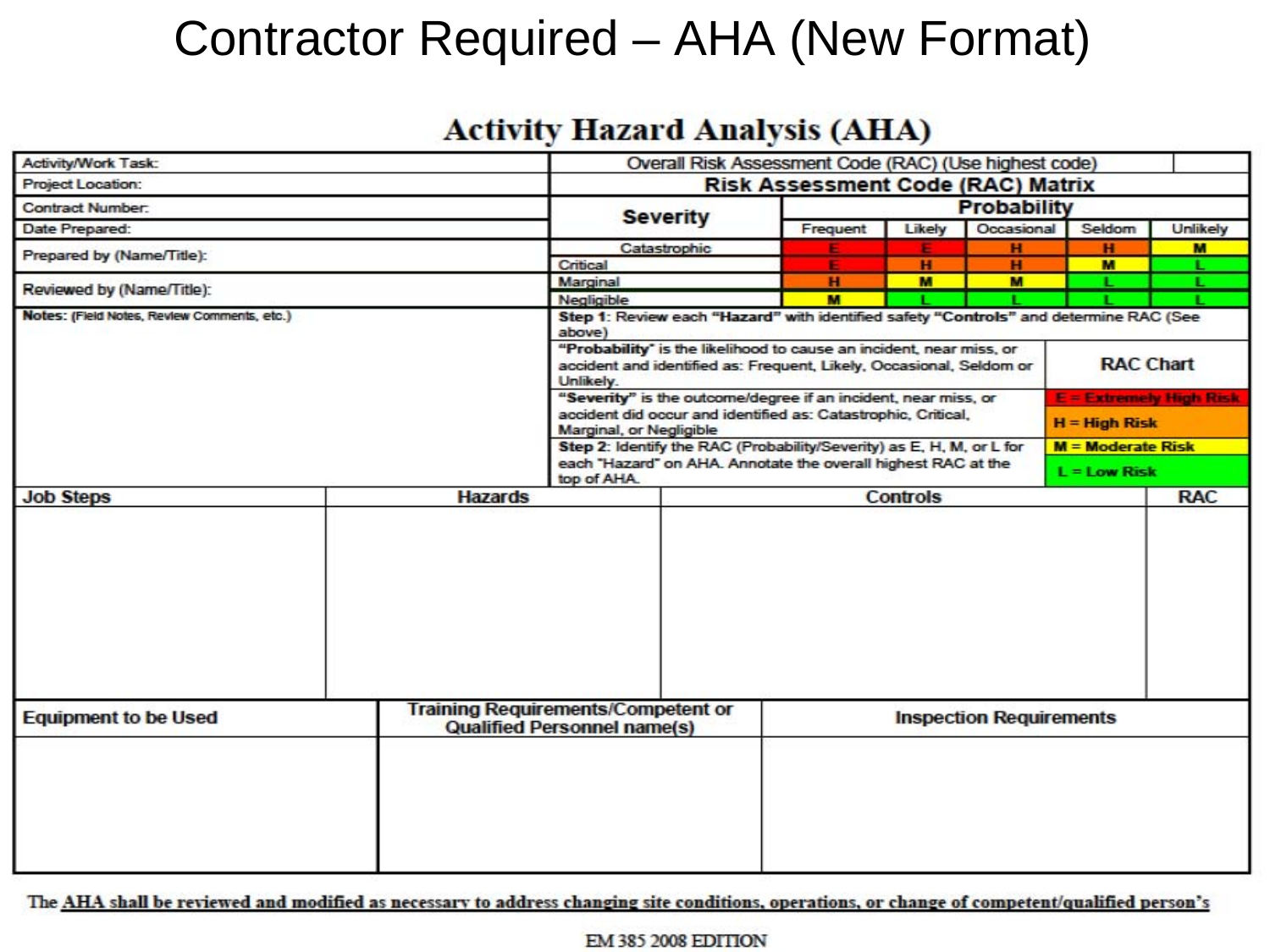#### Contractor Required - AHA

**COE EM 385-1-1, para 01.A.13.a: AHAs shall define the activities being performed and identify the work sequences, the specific anticipated hazards, site conditions, equipment, materials and the control measures to be implemented to eliminate or reduce each hazard to an acceptable level of risk.**

**COE EM 385-1-1, para 01.A.13.b: Work will not begin until the AHA for the work activity has been accepted by the Government Designated Authority (GDA) and discussed with all engaged in the activity, including the Contractor, subcontractor(s), and Government on-site representative at preparatory and initial control phase meetings.**

**COE EM 385-1-1, para 01.A.13.c: Identify the names of the Competent/Qualified person(s) required for a particular activity as specified by OSHA and EM 385-1-1. (i.e., Excavation, Fall Protection, Scaffolding, etc.)**

**COE EM 385-1-1, para 01.A.13.d: AHAs shall be reviewed and modified as necessary to address changing site conditions, operations, or change of competent/qualified personnel. \*\*Living document\*\***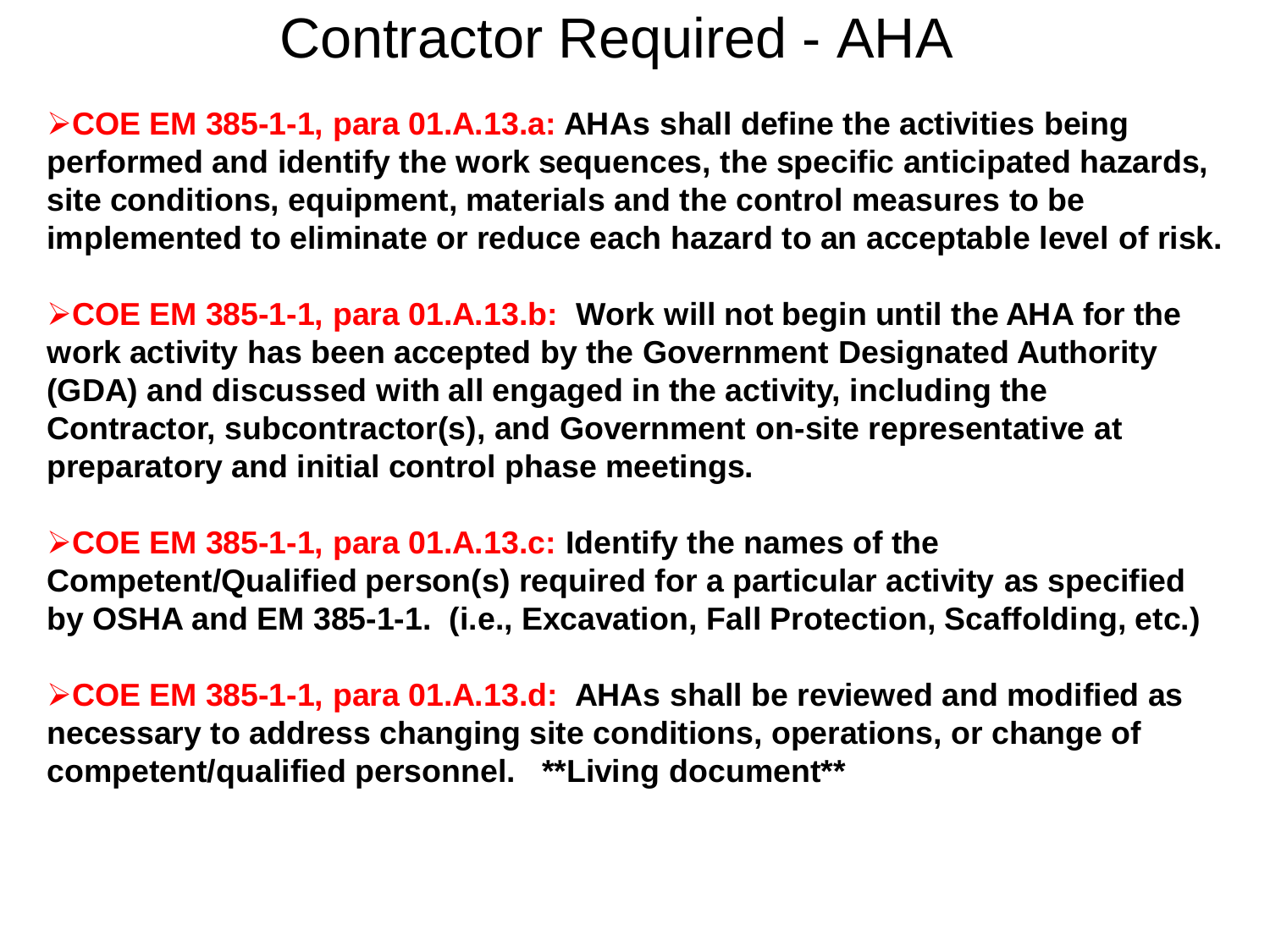## Develop Site Specific AHAs Six Step Process

- **Step 1:**
	- Identify: **Definable Features of Work**
		- $\sqrt{\mathsf{Reference}}$ 
			- Contractor Quality Control Plan
			- Contractor Project Schedule
				- Subcontractors and suppliers working on the project shall also contribute in developing an accurate "Project Schedule".
	- Within each "Definable Features of Work" there may be other sub-phases of work to complete the "Definable Features of Work" such as
		- $\checkmark$  Set-up/Demobilization of office trailers
		- $\checkmark$  Staging of construction materials
		- $\checkmark$  Demolition of walls, HVAC systems, etc.
		- $\checkmark$  Asbestos/Lead abatement activities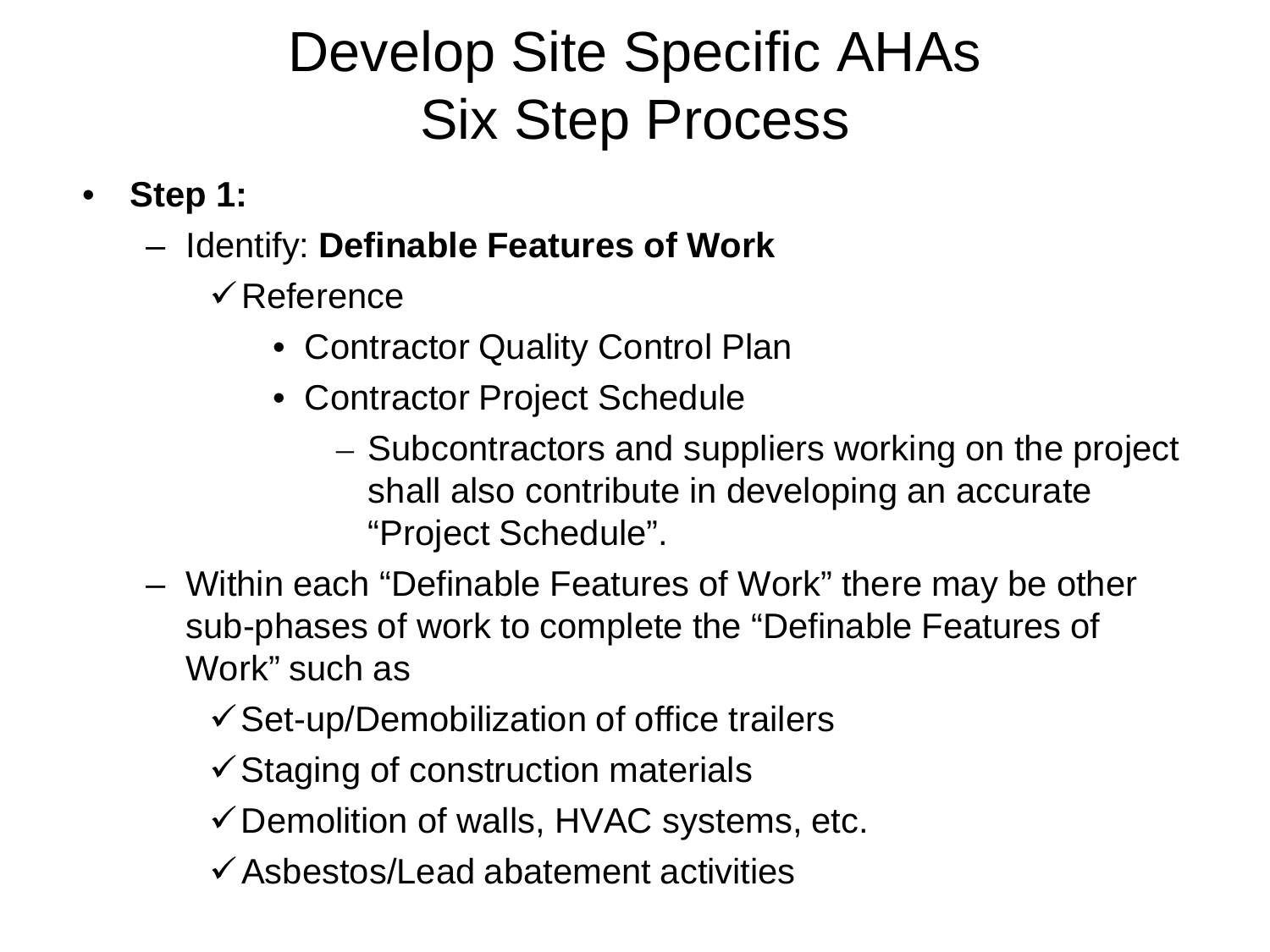#### Definable Features of Work

**Examples of "Definable Features of Work" from start to finish**

**Within each "Definable Features of Work" there may be other subphases of work to complete the "Definable Features of Work"**

**For Example: Mobilization**

**Sub-phases:**

- **Placement of project field office**
- **Utilities tie-in**
- **Erection of project fencing**
- **Establishing lay-down areas**
- **Environmental controls**
- **Erection of USACE project sign** •**Etc.**

|                                                  |                                      |         |         |      |      |                      | April |     |      |      | May  |                 |                                |      | June                     |     |                                                                                                                                                |                                          |                                         |
|--------------------------------------------------|--------------------------------------|---------|---------|------|------|----------------------|-------|-----|------|------|------|-----------------|--------------------------------|------|--------------------------|-----|------------------------------------------------------------------------------------------------------------------------------------------------|------------------------------------------|-----------------------------------------|
| Task Name<br>ID.                                 |                                      | Start   | Finish  | 3/12 | 3/19 | 3/26                 | 4/2   | 4/9 | 4/16 | 4/23 | 4/30 | 5/7             | 5/14                           | 5/21 | 5/26                     | 6/4 | 6/11                                                                                                                                           | 6/18                                     | 6/2                                     |
| DO 0024<br>$\overline{1}$                        |                                      | 11/1/99 | 8/21/00 |      |      |                      |       |     |      |      |      |                 |                                |      |                          |     |                                                                                                                                                |                                          |                                         |
| $\overline{\mathbf{2}}$<br>Orawings              |                                      | 2/21/00 | 4/14/00 |      |      |                      |       |     |      |      |      |                 |                                |      |                          |     |                                                                                                                                                |                                          |                                         |
| Approve Submittals<br>з                          |                                      | 11/1/99 | 3/31/00 |      |      |                      |       |     |      |      |      |                 |                                |      |                          |     |                                                                                                                                                |                                          |                                         |
| 4<br>Precon                                      |                                      | 3/28/00 | 3/28/00 |      |      |                      |       |     |      |      |      |                 |                                |      |                          |     |                                                                                                                                                |                                          |                                         |
| Pump delivery<br>5                               |                                      | 4/3/00  | 7/21/00 |      |      |                      |       |     |      |      |      |                 |                                |      |                          |     | in Personal Company in 1980.<br>Personal company in 1980, and the company in 1980, and the company in 1980, and the company in 1980, and in 19 | $\rightarrow$ , $\gamma_{\rm m}$ ,       |                                         |
| $\overline{\mathbf{6}}$<br>Pipe/fitting delivery |                                      | 4/14/00 | 4/14/00 |      |      |                      |       |     |      |      |      |                 |                                |      |                          |     |                                                                                                                                                |                                          |                                         |
| $\overline{\mathbf{r}}$<br>Mobilize              |                                      | 4/10/00 | 4/12/00 |      |      |                      |       |     |      |      |      |                 |                                |      |                          |     |                                                                                                                                                |                                          |                                         |
| 8<br><b>DRAIN PUMP SYSTEM</b>                    |                                      | 4/11/00 | 5/19/00 |      |      |                      |       |     |      |      |      |                 |                                |      |                          |     |                                                                                                                                                |                                          |                                         |
| ġ                                                | Rem. grating/steel and set up riggin | 4/11/00 | 4/13/00 |      |      |                      |       |     |      |      |      |                 |                                |      |                          |     |                                                                                                                                                |                                          |                                         |
| 10<br>Rem pump motor and shaft                   |                                      | 4/14/00 | 4/18/00 |      |      |                      |       |     |      |      |      |                 |                                |      |                          |     |                                                                                                                                                |                                          |                                         |
| 11<br>Rem pump and piping                        |                                      | 4/17/00 | 4/20/00 |      |      |                      |       |     |      |      |      |                 |                                |      |                          |     |                                                                                                                                                |                                          |                                         |
| 12<br>Demo/modify foundation                     |                                      | 4/19/00 | 4/25/00 |      |      |                      |       |     |      |      |      |                 |                                |      |                          |     |                                                                                                                                                |                                          |                                         |
| Modify valve operators<br>13                     |                                      | 4/19/00 | 4/25/00 |      |      |                      |       |     |      |      |      |                 |                                |      |                          |     |                                                                                                                                                |                                          |                                         |
| 14<br>Instali drain pump                         |                                      | 4/27/00 | 4/28/00 |      |      |                      |       |     |      |      |      |                 |                                |      |                          |     |                                                                                                                                                |                                          |                                         |
| 15<br>Modify shaft                               |                                      | 5/1/00  | 5/5/00  |      |      |                      |       |     |      |      |      |                 |                                |      |                          |     |                                                                                                                                                |                                          |                                         |
| 16<br>install fittings and valves                |                                      | 5/8/00  | 5/12/00 |      |      |                      |       |     |      |      |      |                 |                                |      |                          |     |                                                                                                                                                |                                          |                                         |
| $\overline{17}$<br>Install shaft & motors        |                                      | 5/15/00 | 5/16/00 |      |      |                      |       |     |      |      |      |                 |                                |      |                          |     |                                                                                                                                                |                                          |                                         |
| Testino & alignment<br>18                        |                                      | 5/15/00 | 5/19/00 |      |      |                      |       |     |      |      |      |                 |                                |      |                          |     |                                                                                                                                                |                                          |                                         |
| 19<br><b>SEWAGE PUMP SYSTEM</b>                  |                                      | 7/17/00 | 8/3/00  |      |      |                      |       |     |      |      |      |                 |                                |      |                          |     |                                                                                                                                                |                                          |                                         |
| 20<br>Rem pump and piping                        |                                      | 7/17/00 | 7/19/00 |      |      |                      |       |     |      |      |      |                 |                                |      |                          |     |                                                                                                                                                |                                          |                                         |
| 21<br>Demo/modify foundation                     |                                      | 7/20/00 | 7/24/00 |      |      |                      |       |     |      |      |      |                 |                                |      |                          |     |                                                                                                                                                |                                          |                                         |
| 22<br>Install sewage pump                        |                                      | 7/25/00 | 7/26/00 |      |      |                      |       |     |      |      |      |                 |                                |      |                          |     |                                                                                                                                                |                                          |                                         |
| Install fittings & valves<br>23                  |                                      | 7/27/00 | 7/31/00 |      |      |                      |       |     |      |      |      |                 |                                |      |                          |     |                                                                                                                                                |                                          |                                         |
| 24<br>Testing                                    |                                      | 8/1/00  | 8/3/00  |      |      |                      |       |     |      |      |      |                 |                                |      |                          |     |                                                                                                                                                |                                          |                                         |
| 25<br>Painting                                   |                                      | B/1/00  | 6/7/00  |      |      |                      |       |     |      |      |      |                 |                                |      |                          |     |                                                                                                                                                |                                          | <b>Identify "Definable Features" of</b> |
| 26<br>Demobilize                                 |                                      | 8/1/00  | 8/7/00  |      |      |                      |       |     |      |      |      |                 |                                |      |                          |     | work from start to finish                                                                                                                      |                                          |                                         |
| 27<br>Prefinal/final                             |                                      | 8/8/00  | 8/21/00 |      |      |                      |       |     |      |      |      |                 |                                |      |                          |     |                                                                                                                                                |                                          |                                         |
|                                                  |                                      |         |         |      |      |                      |       |     |      |      |      |                 |                                |      |                          |     |                                                                                                                                                |                                          |                                         |
| Project: do0024                                  | Task<br>Split                        |         |         |      |      | Milestone<br>Summary |       |     |      |      |      | Rolled Up Split | Rolled Up Milestone $\Diamond$ |      | <b>TERMINERAL MARKET</b> |     |                                                                                                                                                | External Tasks<br><b>Project Summary</b> |                                         |
| Date: 3/28/00                                    | Progress                             |         |         |      |      | Rolled Up Task       |       |     |      |      |      |                 | Rolled Up Progress             |      |                          |     |                                                                                                                                                |                                          |                                         |
|                                                  |                                      |         |         |      |      |                      |       |     |      |      |      |                 |                                |      |                          |     |                                                                                                                                                |                                          |                                         |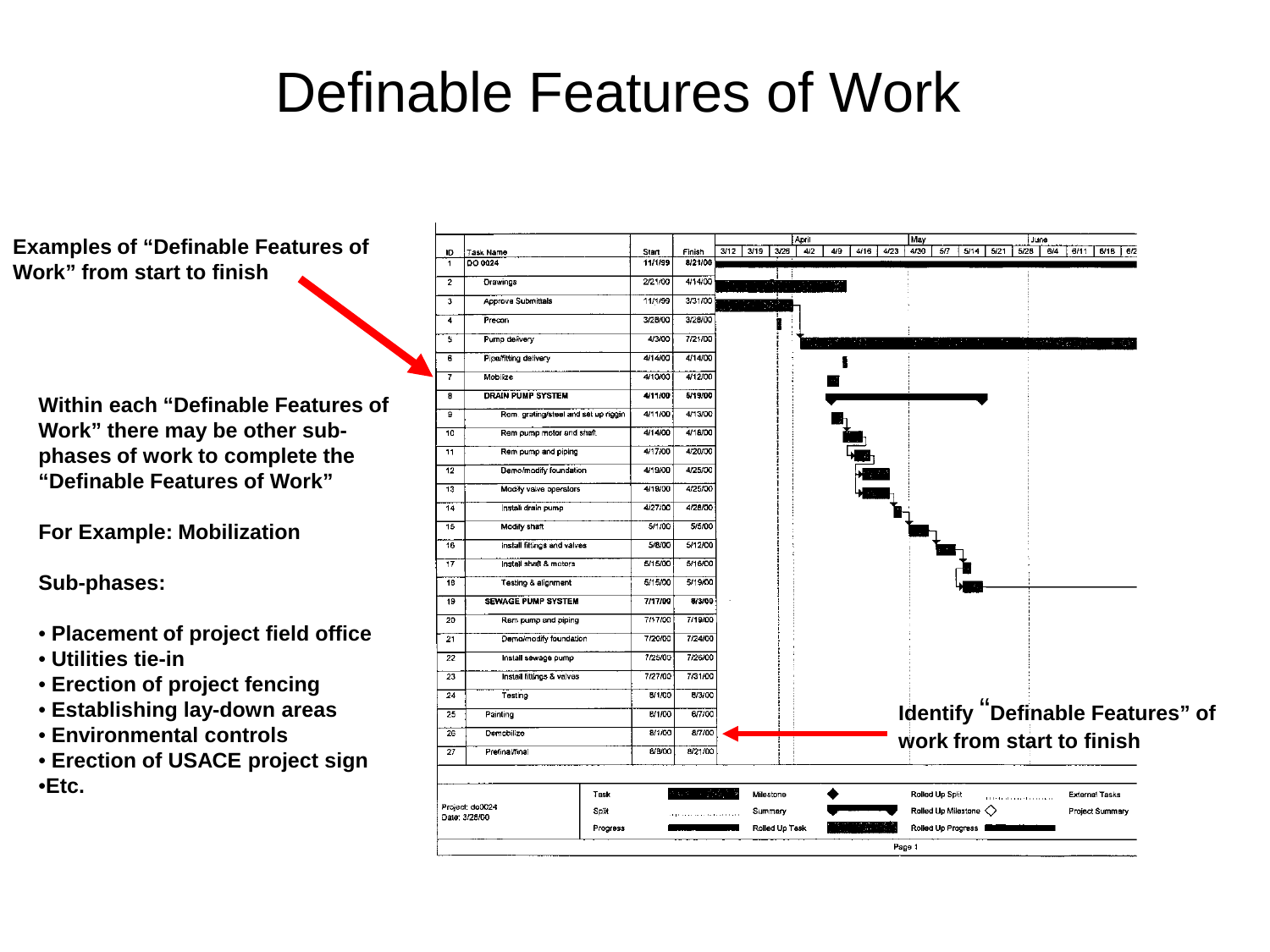#### Definable Features of Work

**Activity/Work Task:** Overall Risk Assessment Code (RAC) (Use highest code) **List "Definable Features of Work" Project Location: Risk Assessment Code (RAC) Matrix and sub-phases of work on AHAs under Contract Number: Probability Severity** Date Prepared: Frequent Likely Occasional Seldom **Unlikely "Job Steps:** Catastrophic Prepared by (Name/Title): Critical  $\overline{\mathbf{M}}$ **Marginal**  $\overline{\mathbf{M}}$  $\overline{\mathbf{M}}$ Reviewed by (Name/Title): Negligible  $M$ **For Example:** Notes: (Field Notes, Review Comments, etc.) Step 1: Review each "Hazard" with identified safety "Controls" and determine RAC (See above) "Probability" is the likelihood to cause an incident, near miss, or **RAC Chart** accident and identified as: Frequent, Likely, Occasional, Seldom or **Mobilization** Unlikely. "Severity" is the outcome/degree if an incident, near miss, or **E = Extremely High Risk** accident did occur and identified as: Catastrophic, Critical,  $H = High Risk$ Marginal, or Negligible  **Placement of project field office** Step 2: Identify the RAC (Probability/Severity) as E, H, M, or L for M = Moderate Risk each "Hazard" on AHA. Annotate the overall highest RAC at the  $L = Low Risk$ top of AHA. **Job Steps Hazards Controls Utilities tie-in Erection of project fencing Establishing lay-down areas Environmental controls Training Requirements/Competent or Equipment to be Used Inspection Requirements Qualified Personnel name(s) Erection of USACE project sign**

The AHA shall be reviewed and modified as necessary to address changing site conditions, operations, or change of competent/qualified person's

**Activity Hazard Analysis (AHA)** 

м

**RAC**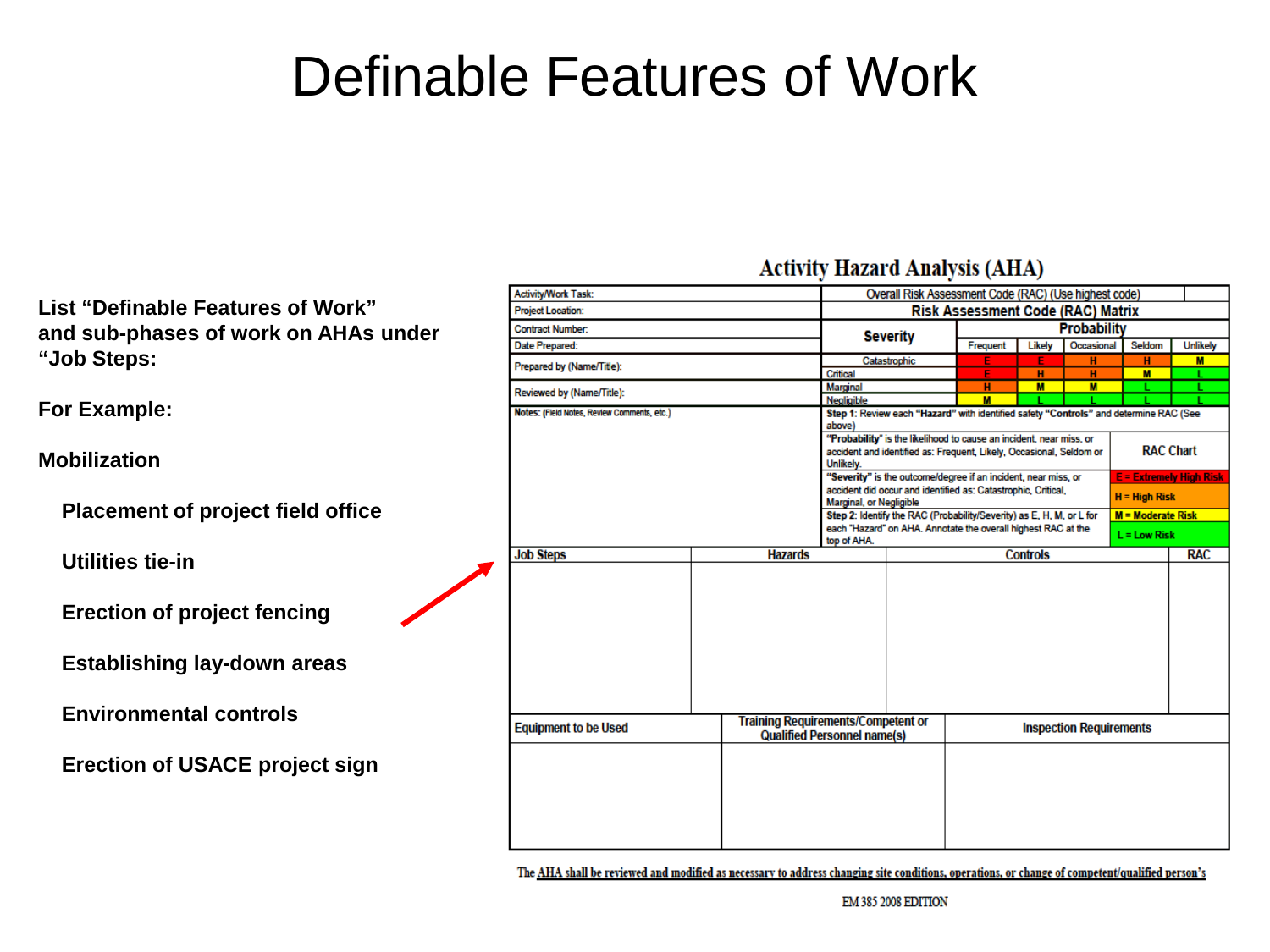#### Hazards

#### • **Step 2:**

- Identify: Recognized or anticipated hazards for each definable and/or sub-phases of work
	- **Ask yourself the following to help identify hazards (not all inclusive):**
		- Is there a danger of the employee of being struck by something (falling objects, moving equipment, etc.) from above, side, behind or in front?
		- Can the employee slip or trip?
		- Can the employee be caught in or between objects, machinery, collapsing walls, confined space, etc.?
		- Strains or sprains?
		- Electrical shock?
		- Can the employee fall from same or different levels?
		- Can employee or equipment come into contact with overhead lines or underground utilities?
		- Can employee be exposed to hazardous environments or chemicals?
	- **Utilize past experiences, Lessons Learned, After Action Reports, Accident Trends, common sense, etc. to help identify hazards**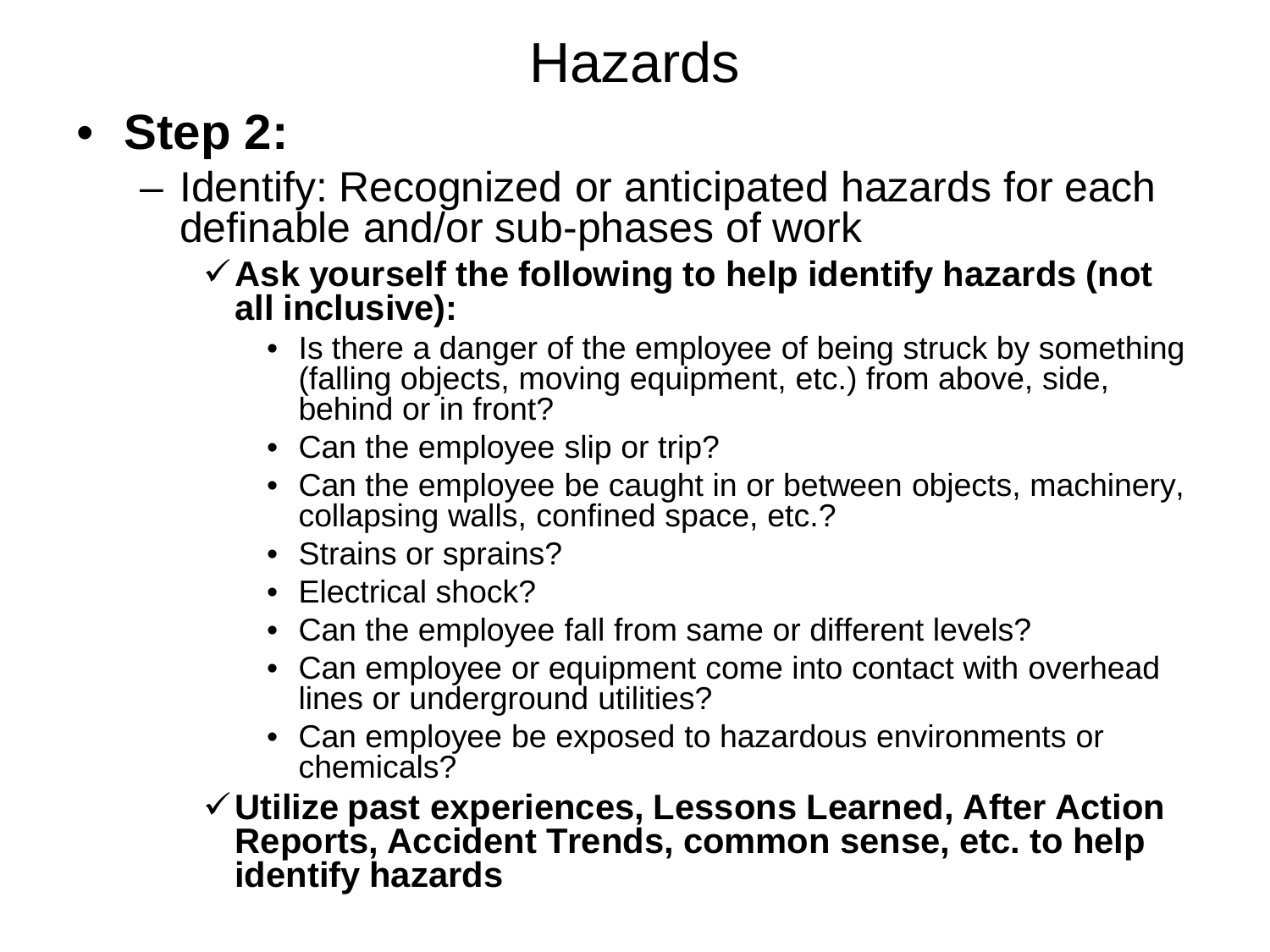#### Hazards

**List "Hazards" on the AHAs under "Hazards"**

#### **Examples of Hazards (not all inclusive):: Struck By Struck by Falling Object Struck Against Activity Hazard Analysis (AHA) Fall on Same Level** Activity/Work Task: Overall Risk Assessment Code (RAC) (Use highest code) **Project Location: Risk Assessment Code (RAC) Matrix Fall on Different Level Contract Number Probability Severity** Date Prepared: Frequent Likely Occasional Seldom **Unlikely Slipped/ Tripped (No fall)** Catastrophic Prepared by (Name/Title): Critical u. **Punctured By** Marginal Reviewed by (Name/Title): Negligible **Notes: (Field Notes, Review Comments, etc.)** Step 1: Review each "Hazard" with identified safety "Controls" and determine RAC (See **Laceration** above) "Probability" is the likelihood to cause an incident, near miss, or accident and identified as: Frequent, Likely, Occasional, Seldom or **RAC Chart Caught On** Unlikely. "Severity" is the outcome/degree if an incident, near miss, or **Caught By** accident did occur and identified as: Catastrophic, Critical,  $H = High Risk$ Marginal, or Negligible Step 2: Identify the RAC (Probability/Severity) as E, H, M, or L for M = Moderate Risk **Caught Between** each "Hazard" on AHA. Annotate the overall highest RAC at the  $L = Low Risk$ top of AHA. **Job Step Lifted, Strained by (Single Action) Hazards Controls RAC Contacted by (Object was moving) Electric Shock Impaled Downing Oxygen Deficient Atmosphere Training Requirements/Competent or Equipment to be Used Inspection Requirements Qualified Personnel name(s) Exposed To Stung By Equipment Failure Equipment Rollover** The AHA shall be reviewed and modified as necessary to address changing site conditions, operations, or change of competent/qualified person's **Fire** EM 385 2008 EDITION **Cave-In**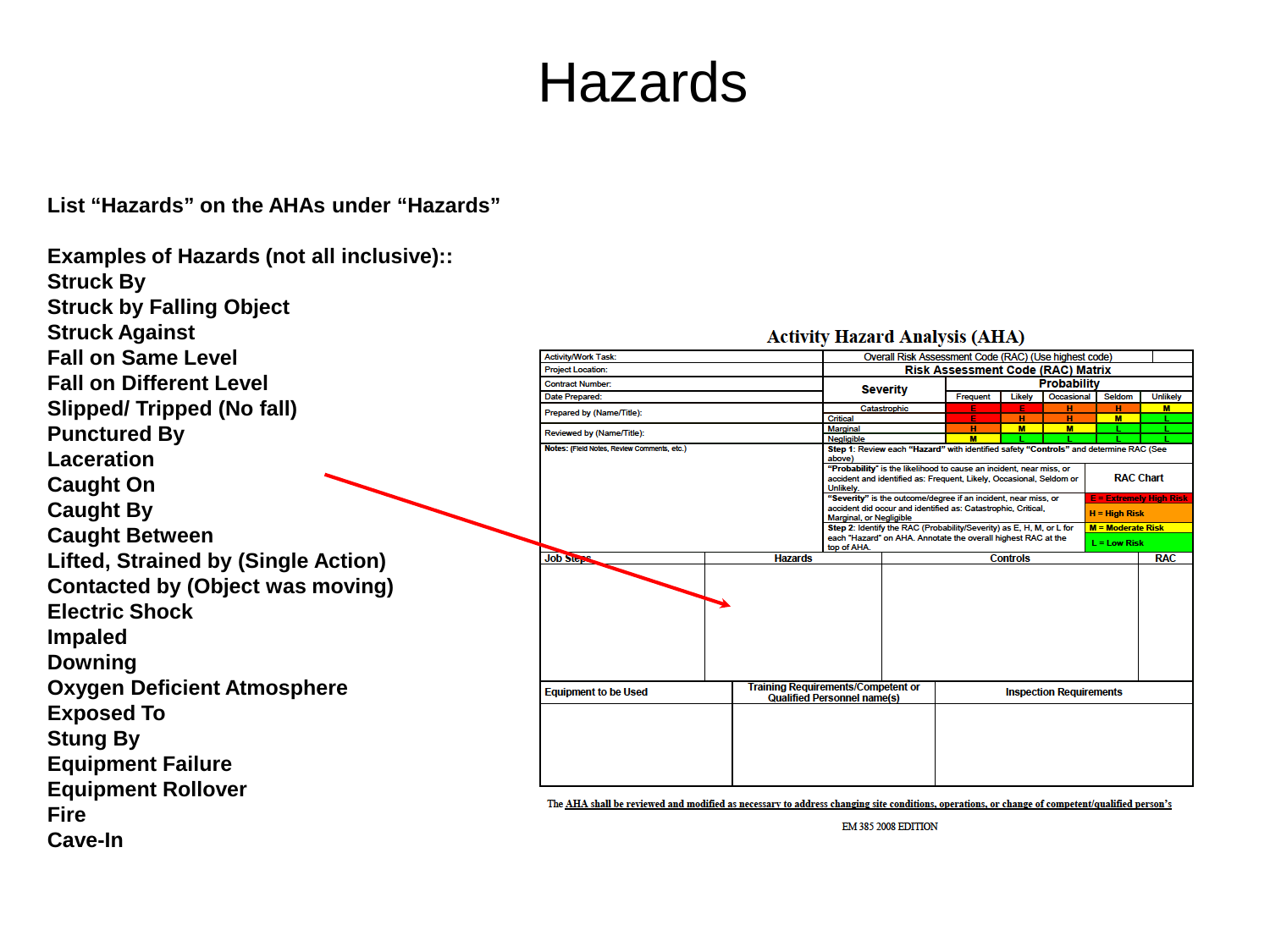# **Controls**

## • **Step 3:**

- Identify: Site specific control measures to eliminate or reduce each hazard to an acceptable risk level
	- $\checkmark$  Ask yourself the following (not all inclusive):
		- How can the working condition or process be changed?
		- Can the hazard be eliminated with engineering controls?
		- What type of PPE can we use?
		- Can the hazard be eliminated with administrative controls?
		- What can the employee do to prevent an accident or eliminate the hazard?
- Utilize past experiences, Lessons Learned, After Action Reports, Accident Trends, common sense, etc. to help formulate control measures.
- GOAL: Reduce each Hazard to Acceptable Risk Level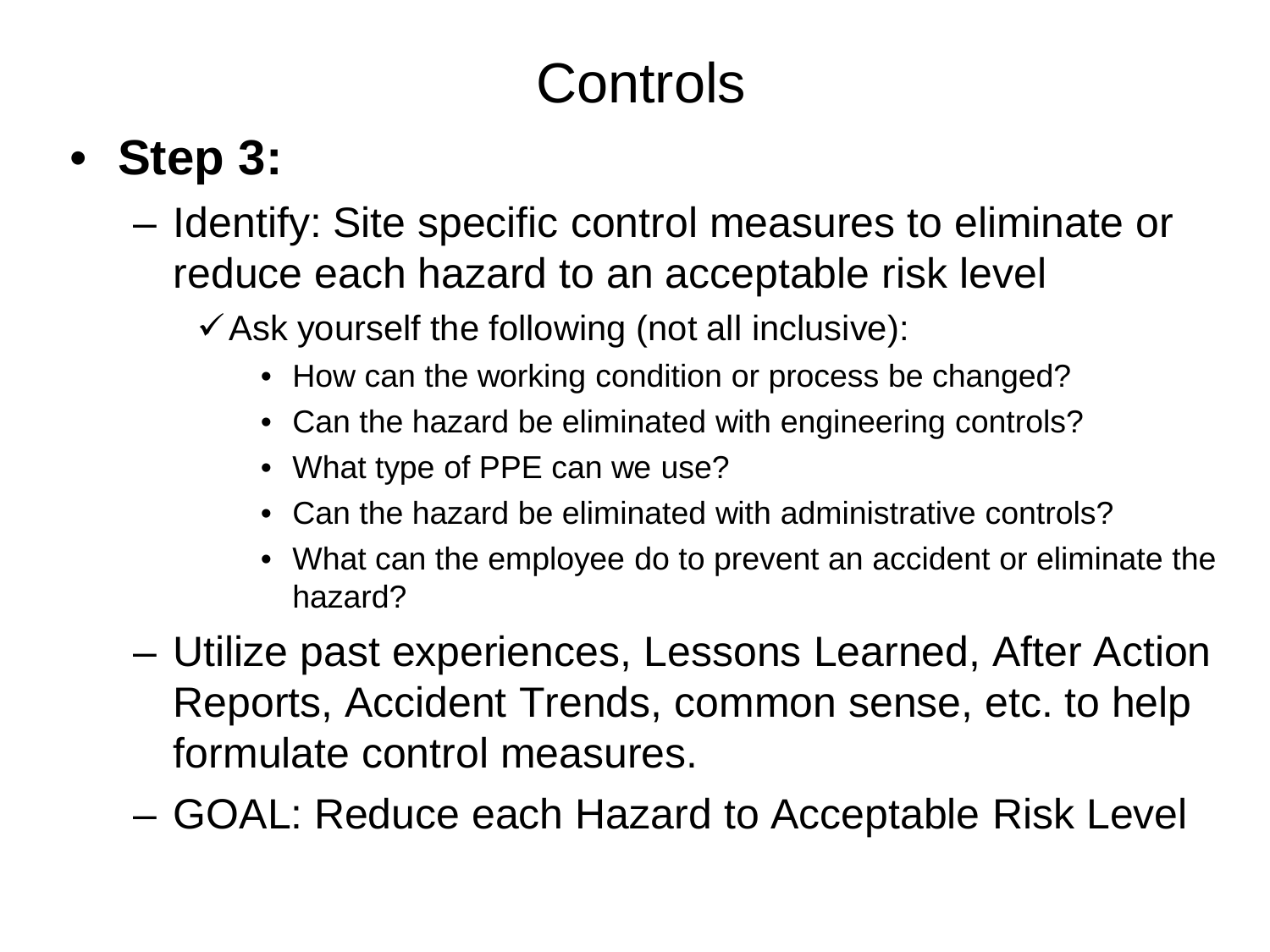#### **Controls**

| <b>Job Steps</b>                      | <b>Hazards</b>               | <b>Controls</b>                                                                                                                                                                                                                      | <b>RAC</b> |
|---------------------------------------|------------------------------|--------------------------------------------------------------------------------------------------------------------------------------------------------------------------------------------------------------------------------------|------------|
| <b>Mobilization:</b>                  |                              |                                                                                                                                                                                                                                      |            |
| <b>Project field office placement</b> | Stuck by moving<br>equipment | Wear reflective vests.<br>Establish "No Zone" with flagging or<br>barrier tape. Authorized personnel only!<br>Back up alarms.<br>Operators maintain eye contact with<br>spotters at all times.                                       |            |
| Utilities tie-in                      | Fall from elevated heights   | Provide ladder for safe access to roof.<br>Personnel shall wear full body harness<br>with lanyard.<br>Install manufacture approved anchor<br>point at least 6 ft (1.8 m) from the roof<br>line.<br>100 percent tie-off at all times. |            |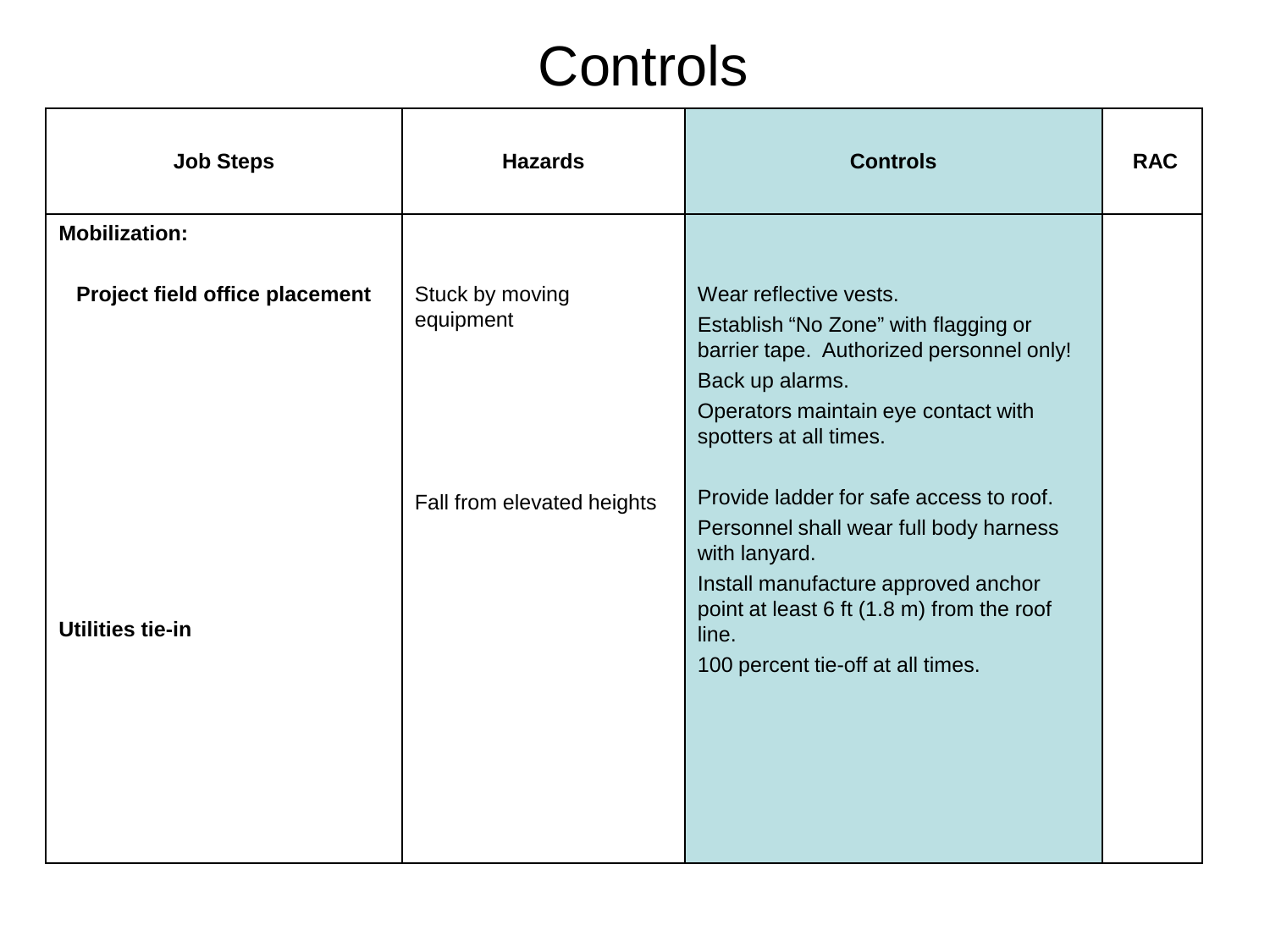## Competent/Qualified Personnel

#### • **Step 4:**

- Identify: Names of the Competent or Qualified Personnel required for the activity or job step
	- $\checkmark$  Reference
		- EM 385-1-1
		- OSHA
	- $\checkmark$  Proof of competency/qualification shall be submitted to the GDA for acceptance prior to start of work
	- $\checkmark$  Attached competency/qualification documentation to AHA
	- Examples of Competent/Qualified Personnel
		- Excavation
		- Scaffolding
		- First Aid/CPR
		- Electrical
		- Confined Space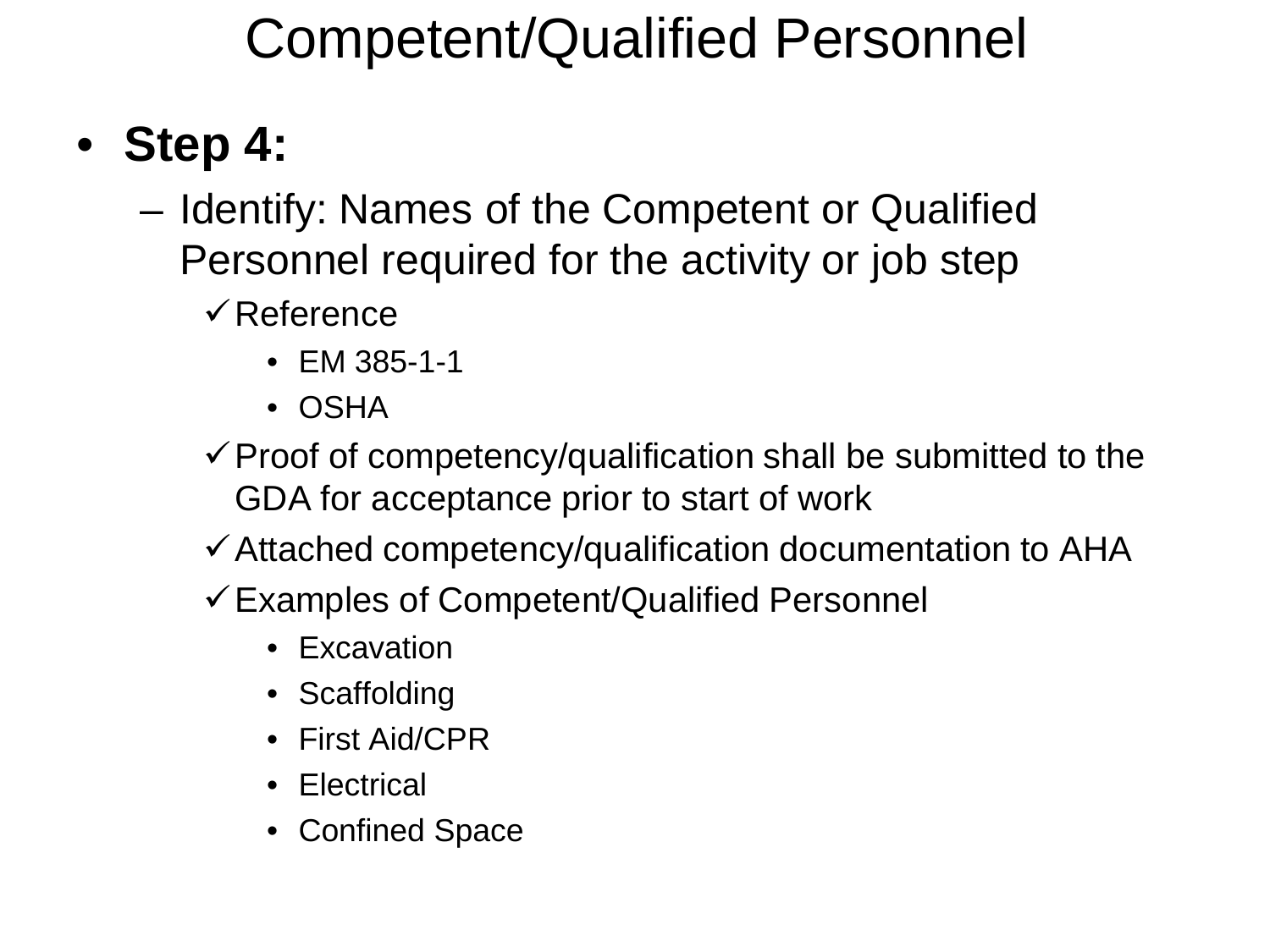#### Competent/Qualified Personnel

**Activity/Work Task:** Overall Risk Assessment Code (RAC) (Use highest code) **Project Location: Risk Assessment Code (RAC) Matrix Probability Contract Number** • **Names of the Competent or Severity** Date Prepared: Frequent Occasional Seldom **Unlikely** Likely Catastrophic м Prepared by (Name/Title): **Qualified Personnel required for the**  Critical  $\overline{\mathbf{M}}$ Marginal  $\overline{\mathbf{M}}$  $\overline{M}$ Reviewed by (Name/Title): Negligible  $M$ **activity or job step** Notes: (Field Notes, Review Comments, etc.) Step 1: Review each "Hazard" with identified safety "Controls" and determine RAC (See above) "Probability" is the likelihood to cause an incident, near miss, or **RAC Chart** accident and identified as: Frequent, Likely, Occasional, Seldom or Unlikely. • **Reference** "Severity" is the outcome/degree if an incident, near miss, or = Extremelv High accident did occur and identified as: Catastrophic, Critical,  $H = H$ igh Risk Marginal, or Negligible Step 2: Identify the RAC (Probability/Severity) as E, H, M, or L for  $M = Moderate Risk$ each "Hazard" on AHA. Annotate the overall highest RAC at the  $L = L$ ow Risk **EM 385-1-1**  top of AHA. **Job Steps Hazards Controls RAC Spec Section 013526 OSHA** • **Attached competency/qualification documentation to AHA Training Requirements/Competent or Equipment to be Used Inspection Requirements Qualified Personnel name(s)** • **Include training requirements for all other workers also in this section**

The AHA shall be reviewed and modified as necessary to address changing site conditions, operations, or change of competent/qualified person's

**EM 385 2008 EDITION** 

**Activity Hazard Analysis (AHA)**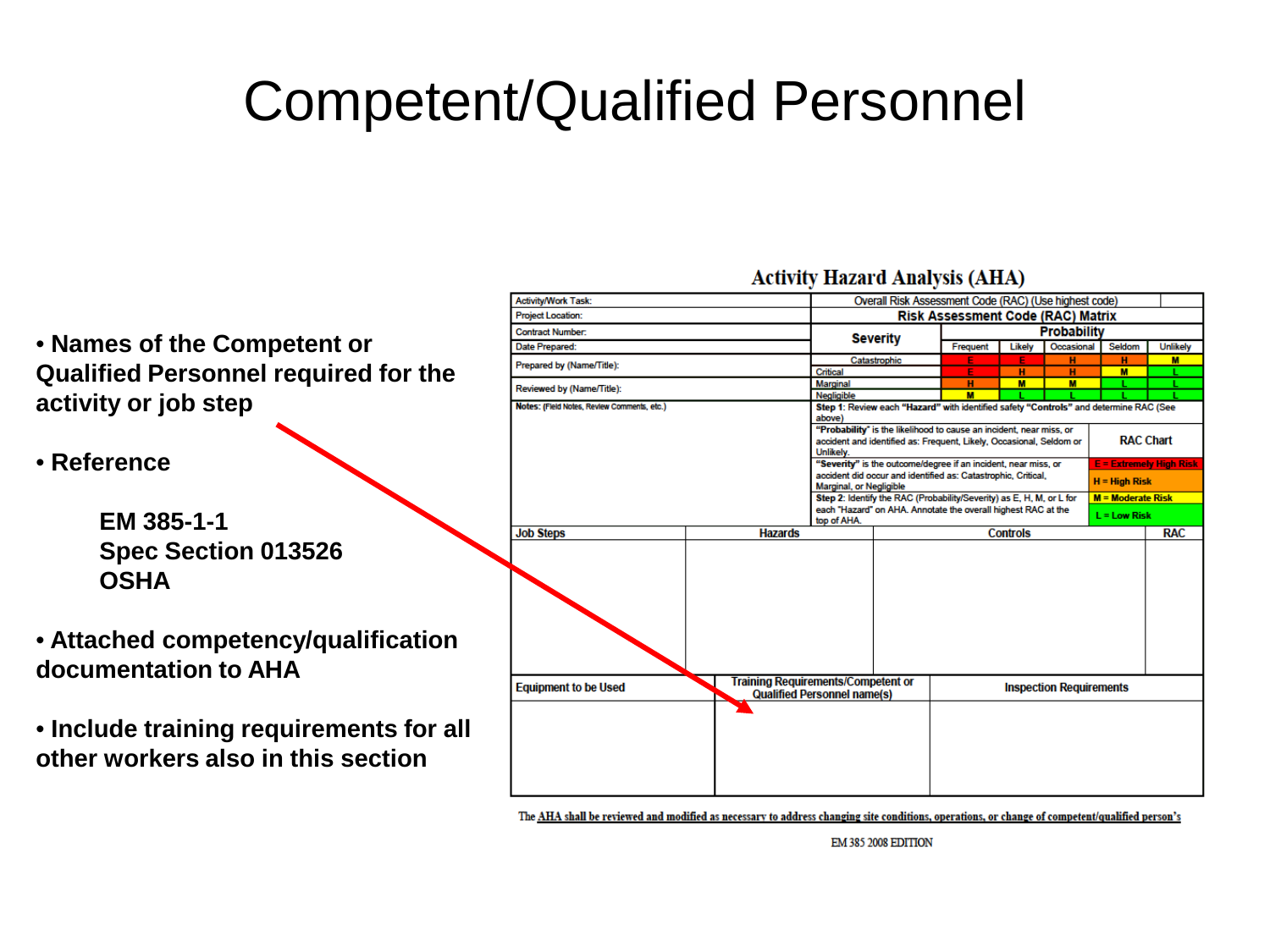- **Step 5:**
	- Identify: Risk Assessment Code (RAC)
	- Review each "Hazard" for **"Probability"** and **"Severity"** per Risk Assessment Code Matrix chart
		- **Probability:** Likelihood of the hazard to cause a incident, near miss, or accident
			- Frequent Occurs very often, known to happen regularly
			- Likely Occurs several times, a common occurrence
			- Occasional Occurs sporadically, but is not uncommon
			- Seldom Remotely possible, could occur at some time
			- Unlikely Can assume will not occur, but not impossible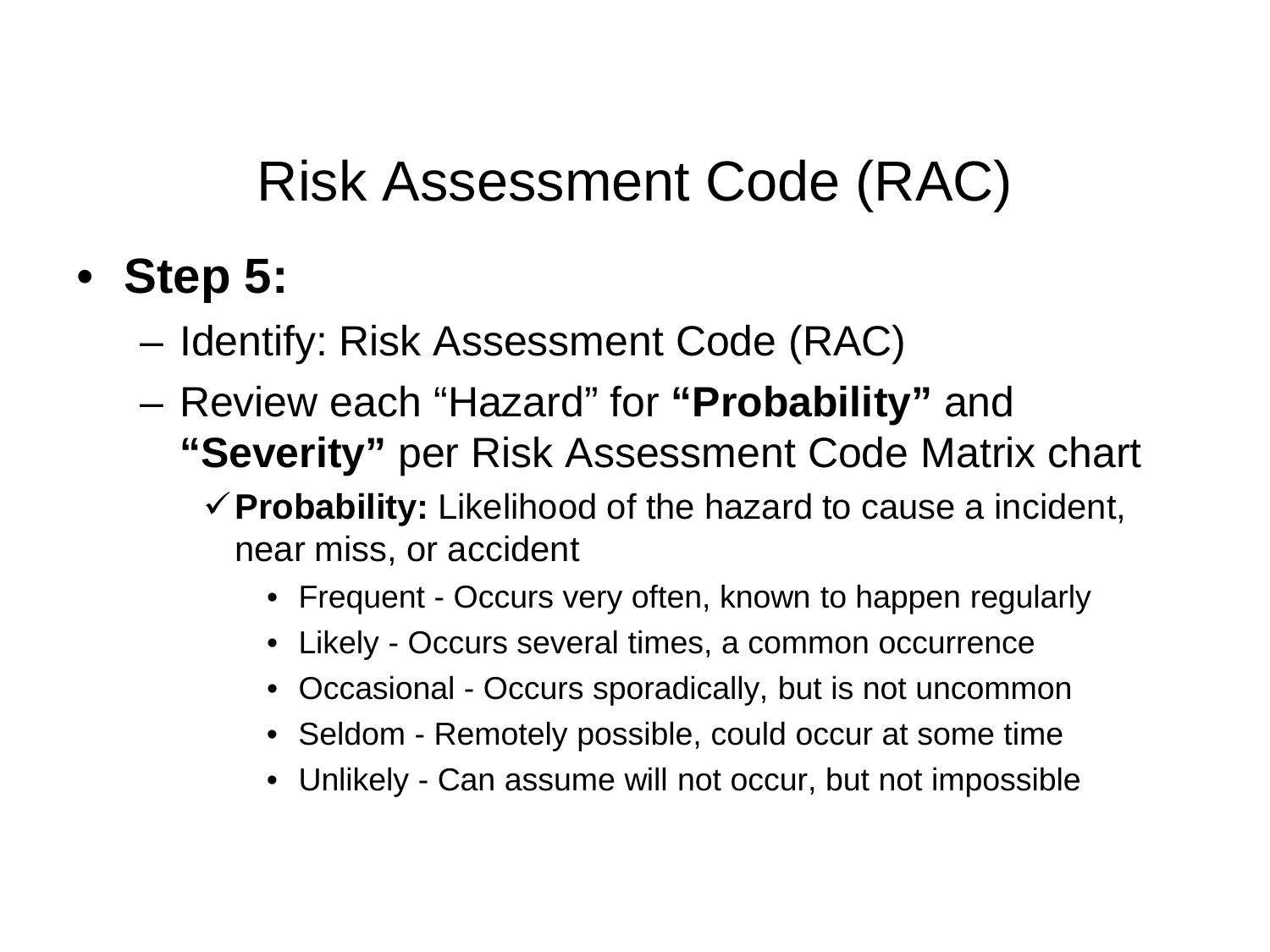- **Step 5 con't:**
	- **Severity:** Outcome/degree of the incident, near miss, or accident
		- Catastrophic Death or permanent total disability; Major property damage
		- Critical Permanent partial disability or temporary total disability; Extensive damage to equipment or systems
		- Marginal Lost workdays due to injury or illness; Minor damage to equipment or systems, property, or the environment
		- Negligible First aid or minor medical treatment; Slight equipment or system damage, but fully functional or serviceable; Little or no property or environmental damage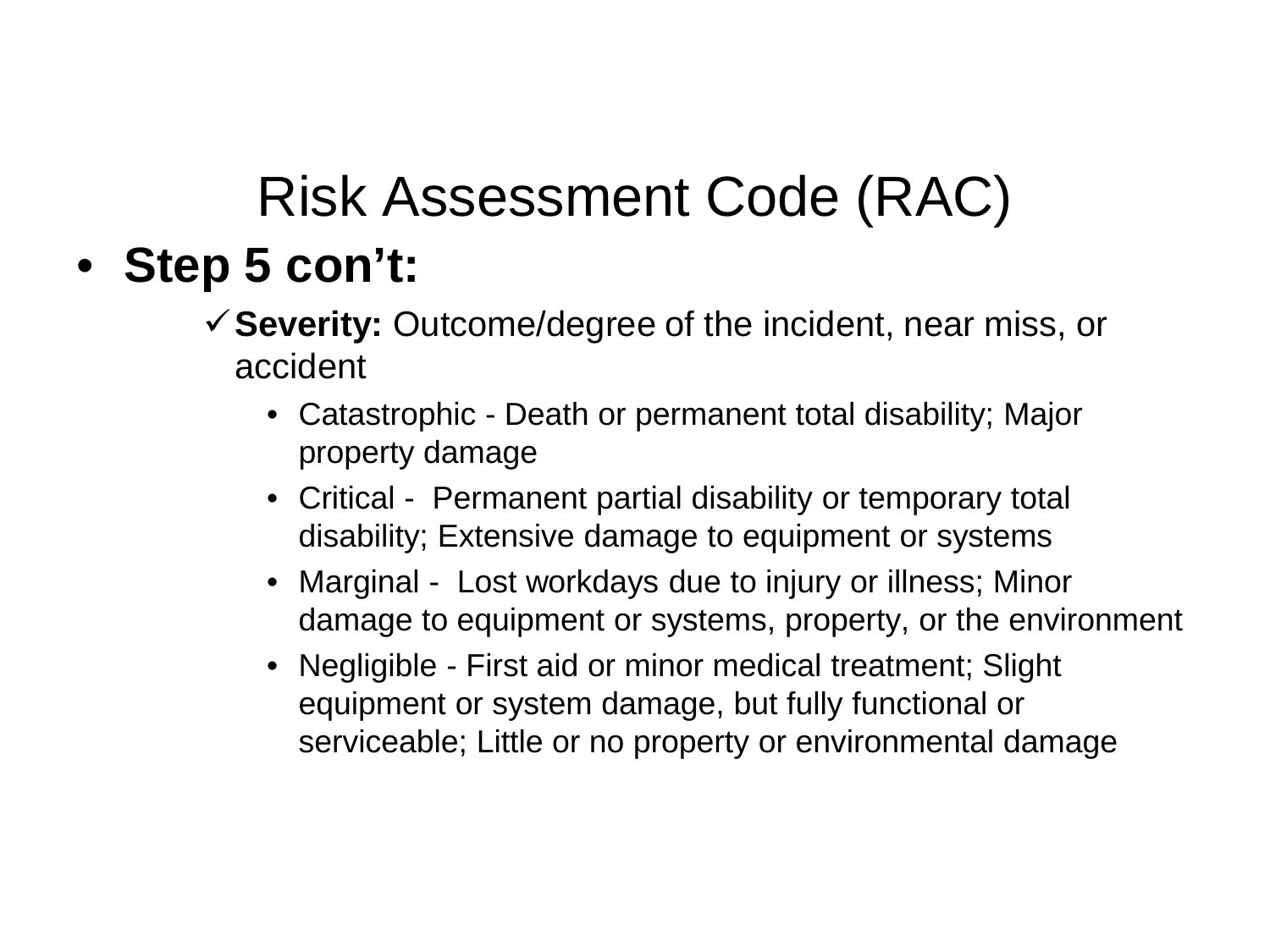#### • **Step 5 con't:**

- Ask yourself: How often **(probability)** will this hazard result in a incident, near miss, or accident?
	- $\checkmark$  For Example:
		- Employee falling from roof or elevated heights (Hazard)
		- Probability: Occasional
- Ask yourself: What will be the outcome or degree **(severity)** of injury or property damage if the incident, near miss, or accident did occur on site?

 $\checkmark$  For Example:

- Broken arm or leg with lost time (outcome or degree)
- Severity: Marginal
- Review "Risk Assessment Code (RAC) Matrix" chart to determine Risk Assessment Code (RAC) as E, H, M, or L
- RAC: M (Moderate Risk)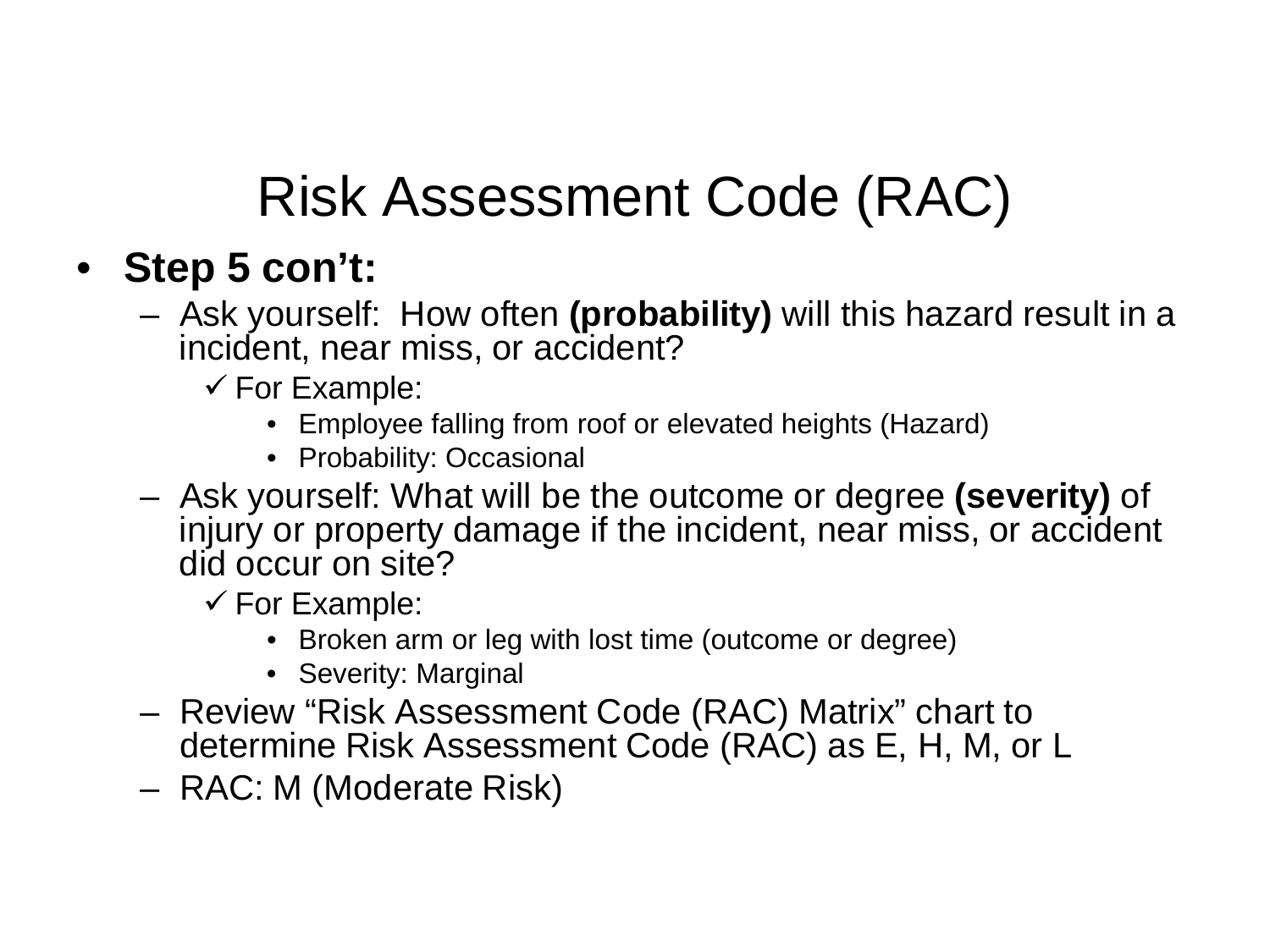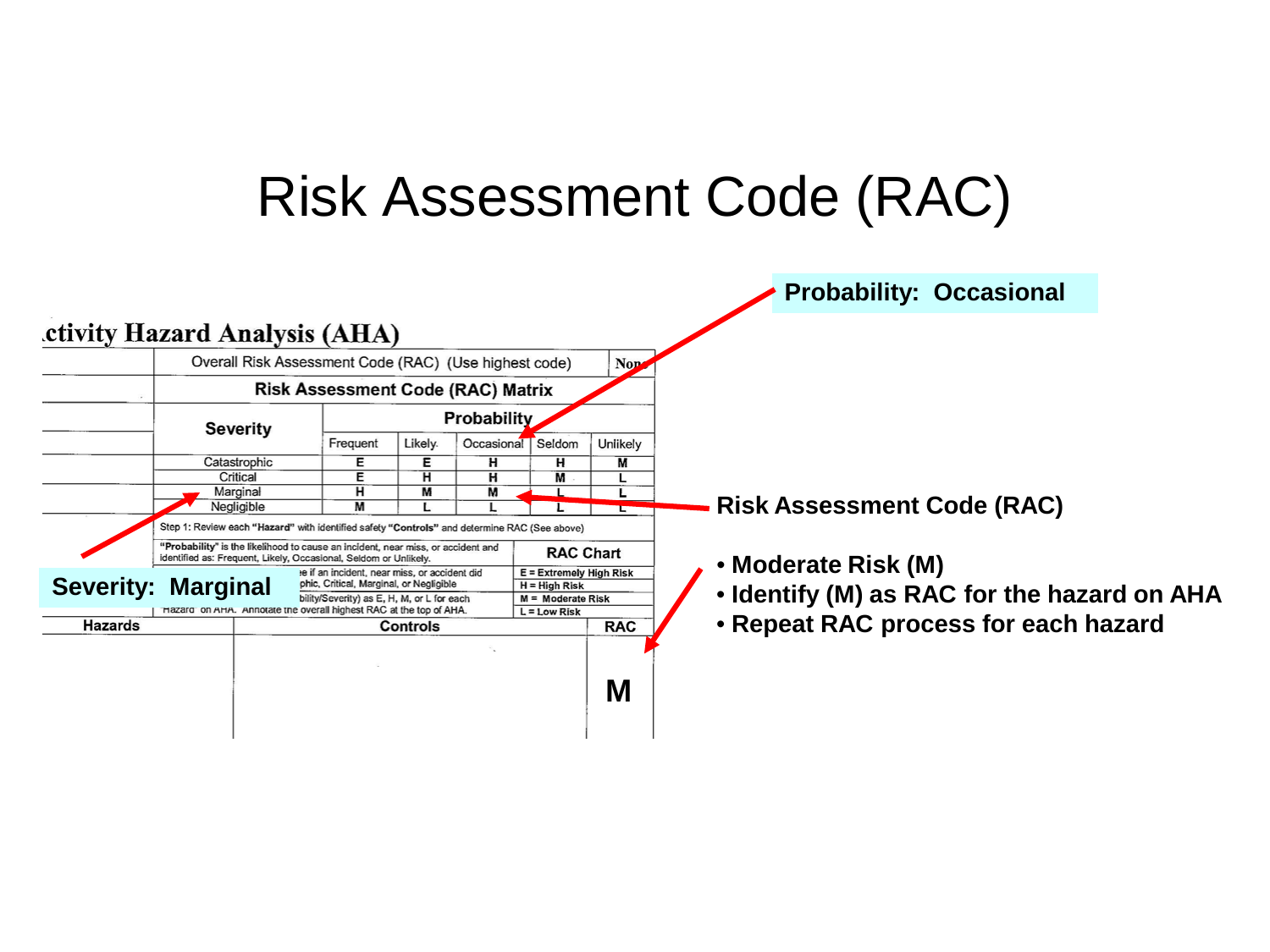| <b>Job Steps</b>                                       | <b>Hazards</b>                | <b>Controls</b>                                                                                                                                                                                                                   | <b>RAC</b> |
|--------------------------------------------------------|-------------------------------|-----------------------------------------------------------------------------------------------------------------------------------------------------------------------------------------------------------------------------------|------------|
| <b>Mobilization:</b><br>Project field office placement | Stuck by moving<br>equipment  | Wear reflective vests.<br>Establish "No Zone" with flagging or barrier<br>tape. Authorized personnel only!<br>Back up alarms.<br>Operators maintain eye contact with spotters at<br>all times.                                    |            |
|                                                        | Fall from elevated<br>heights | Provide ladder for safe access to roof.<br>Personnel shall wear full body harness with<br>lanyard.<br>Install manufacture approved anchor point at<br>least 6 ft (1.8 m) from the roof line.<br>100 percent tie-off at all times. | M          |
|                                                        |                               |                                                                                                                                                                                                                                   |            |

**Most RACs will be (M) or (L) after safety controls have been identified, but some RACs may be classified as (H) or (E) after safety controls have been identified. See next slide.**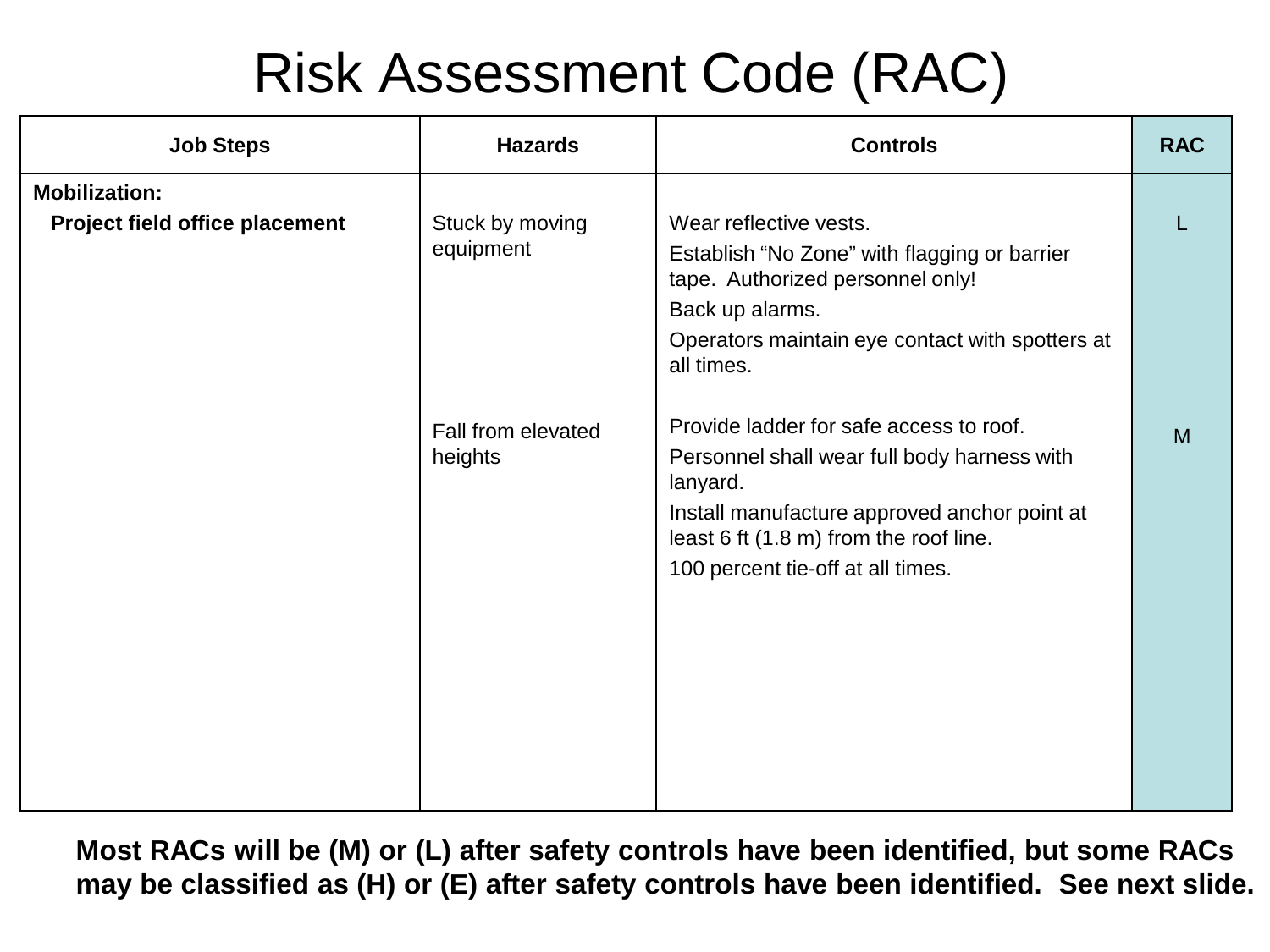- **Step 5 con't**
	- RACs that are **E (Extremely High Risk)** or **H (High Risk)** after safety controls
		- Contact QA, GDA. Do not proceed until management agrees on the course of action
		- $\checkmark$  Potential E or H activities or job steps
			- Energized Electrical operations
			- Contractor Diving operations
			- Entry into Permit Required Confined Spaces
			- Hot Work on or around fuel systems
			- Critical lift crane ops

 $\checkmark$  Review and acceptance from GDA (when necessary)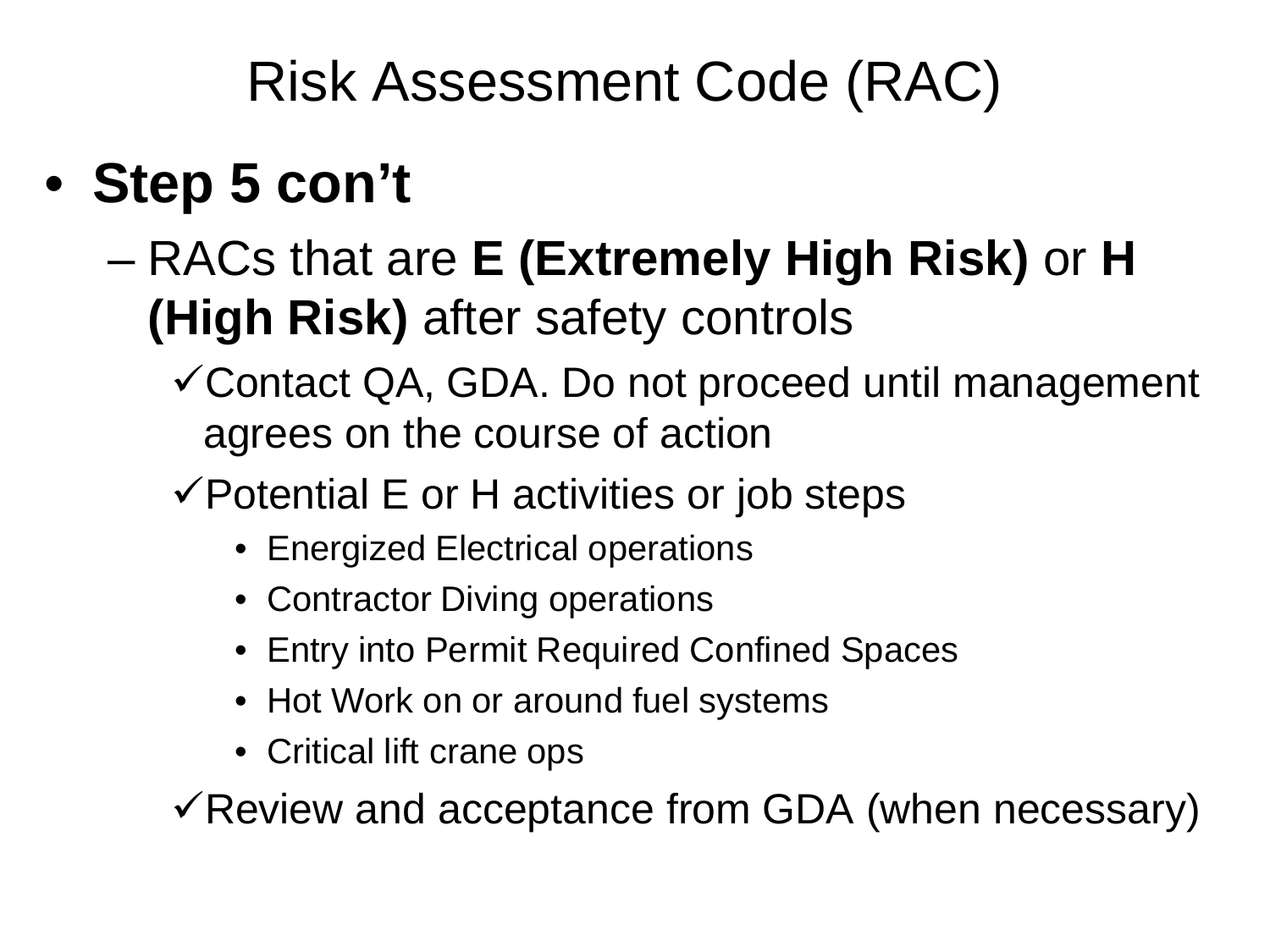| <b>Job Steps</b>                                                             | <b>Hazards</b>                    | <b>Controls</b>                                                                                                                                                                                                                                                                                | <b>RAC</b> |
|------------------------------------------------------------------------------|-----------------------------------|------------------------------------------------------------------------------------------------------------------------------------------------------------------------------------------------------------------------------------------------------------------------------------------------|------------|
| <b>Mechanical Works</b><br>Installation of new 200 ton HVAC<br>cooling tower | Loss of load during<br>crane lift | Develop critical lift plan IAW EM 385-1-1, para<br>16.H.<br>Submit critical lift plan to GDA for acceptance<br>and review plan with all involved with the lift.<br>Inspect rigging.<br>Detail rigging plan<br>Verify wind speed prior to lift<br>Inspect crane prior to use<br>Load test crane | H          |
|                                                                              |                                   |                                                                                                                                                                                                                                                                                                |            |

**RACs classified as (H) or (E) after identifying safety controls may require additional review and acceptance. Seek guidance or instruction from GDA before start of work.**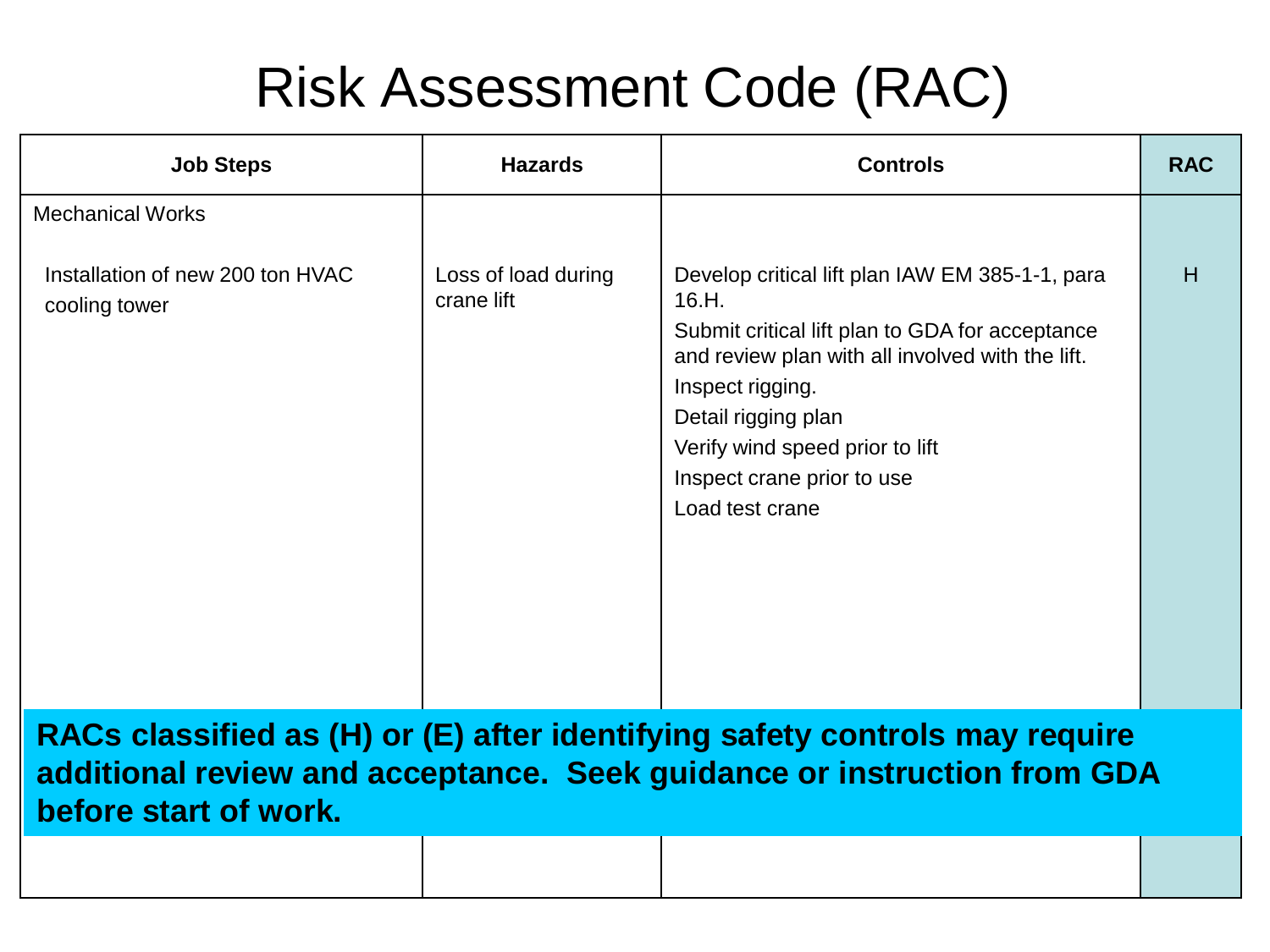# Equipment, Training, and Inspection

#### • **Step 6:**

- Identify: Equipment to be Used, Training Requirements, and Inspection Requirements
	- $\checkmark$  Reference:
		- EM 385-1-1
		- Governmental Safety Specs 013526
		- OSHA 29 CFR 1926
		- Manufacture Instructions/Recommendations (Operator Manual)
		- Industry Practices
	- Utilize past experiences, Lessons Learned, After Action Reports, Accident Trends, common sense, etc.
	- $\checkmark$  Communicate with subcontractors, suppliers, etc.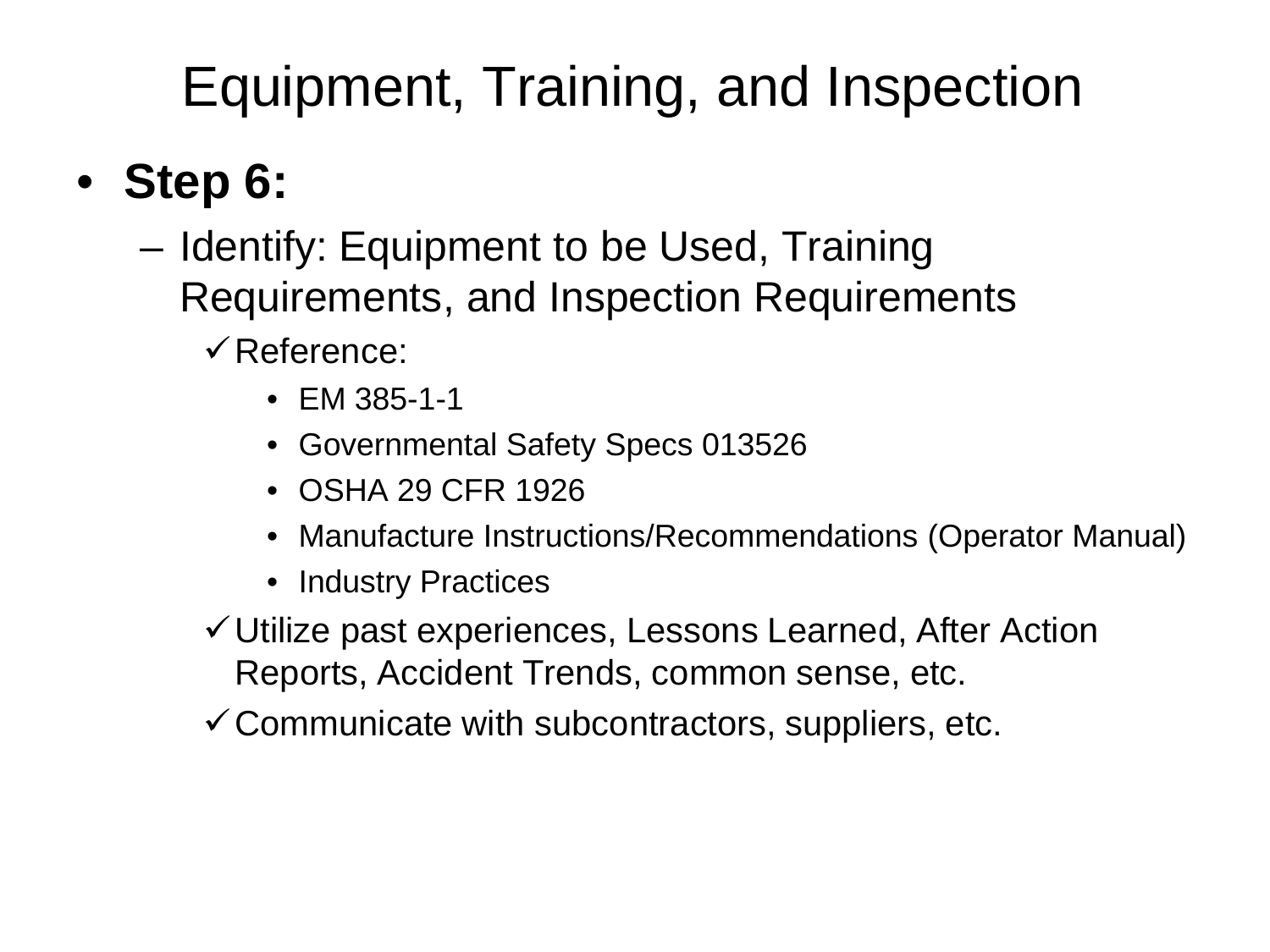## Equipment, Training, and Inspection

| 30 OSHA Construction Safety<br><b>Indoctrination Training</b><br><b>First Aid/CPR</b><br><b>Fall Protection</b><br>Daily Tool Box Meetings (Japan)<br><b>Weekly/Monthly Safety Training</b><br>Respirator<br><b>Emergency Response Procedures</b><br><b>Fire Extinguisher</b><br><b>Qualified Crane Operator</b><br><b>Qualified Heave Equipment Operator</b><br><b>Qualified Electricians</b><br><b>Qualified Scaffold Erectors</b> | <b>SSHO/QC Daily Site Inspections</b><br>Scaffolding<br><b>Shoring Systems for Excavation</b><br><b>Monthly First Aid Kits</b><br><b>Fall Protection PPE and Anchors</b><br>All Heavy Equipment<br>Power Cord Sets (Daily)<br><b>GFCIs (at least Monthly)</b><br>Grounding (Monthly) |
|--------------------------------------------------------------------------------------------------------------------------------------------------------------------------------------------------------------------------------------------------------------------------------------------------------------------------------------------------------------------------------------------------------------------------------------|--------------------------------------------------------------------------------------------------------------------------------------------------------------------------------------------------------------------------------------------------------------------------------------|
|                                                                                                                                                                                                                                                                                                                                                                                                                                      |                                                                                                                                                                                                                                                                                      |